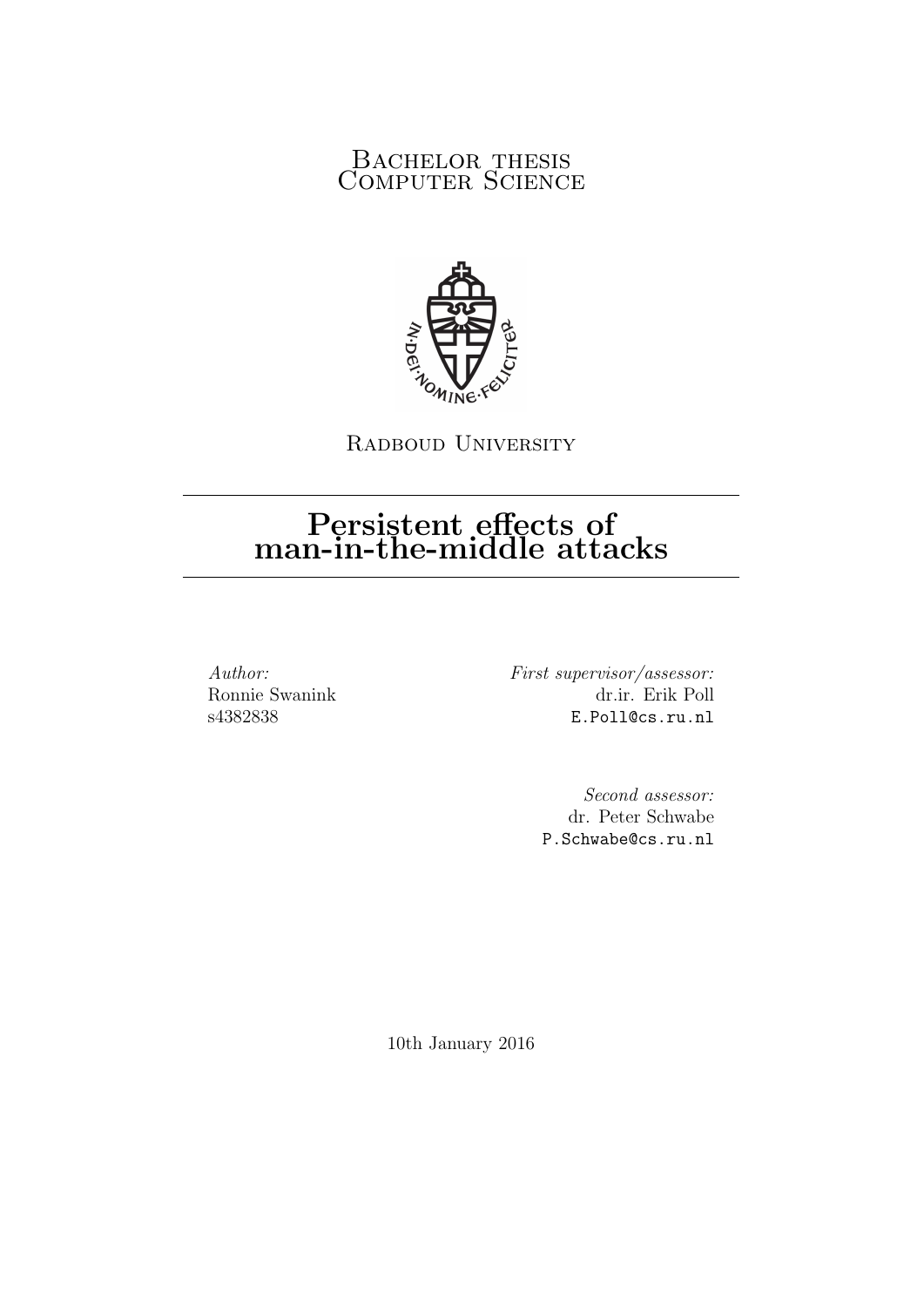#### Abstract

Does a man-in-the-middle attack have long term consequences? In man-inthe-middle attacks, an attacker is able to read and alter internet communications. Given these possibilities, a lot of rewriting and sniffing attacks can be executed on popular protocols. HTTP can be tampered with in order to for example inject malware into pages, steal credentials and force victims to cache tampered pages. DNS is easily spoofed, as there are no real countermeasures for MITM attacks. This allows an attacker to store false records in the DNS cache. We also take a look at SMTP, IMAP, POP3, FTP, SSH and TLS/SSL. TLS/SSL is in most cases the standard countermeasure against MITM attacks. However, TLS/SSL has weaknesses as well. We discuss a few methods to circumvent the protection offered by TLS/SSL. In Chapter 9 we explain how an ordinary internet user can protect himself from these kind of attacks in laymans terms.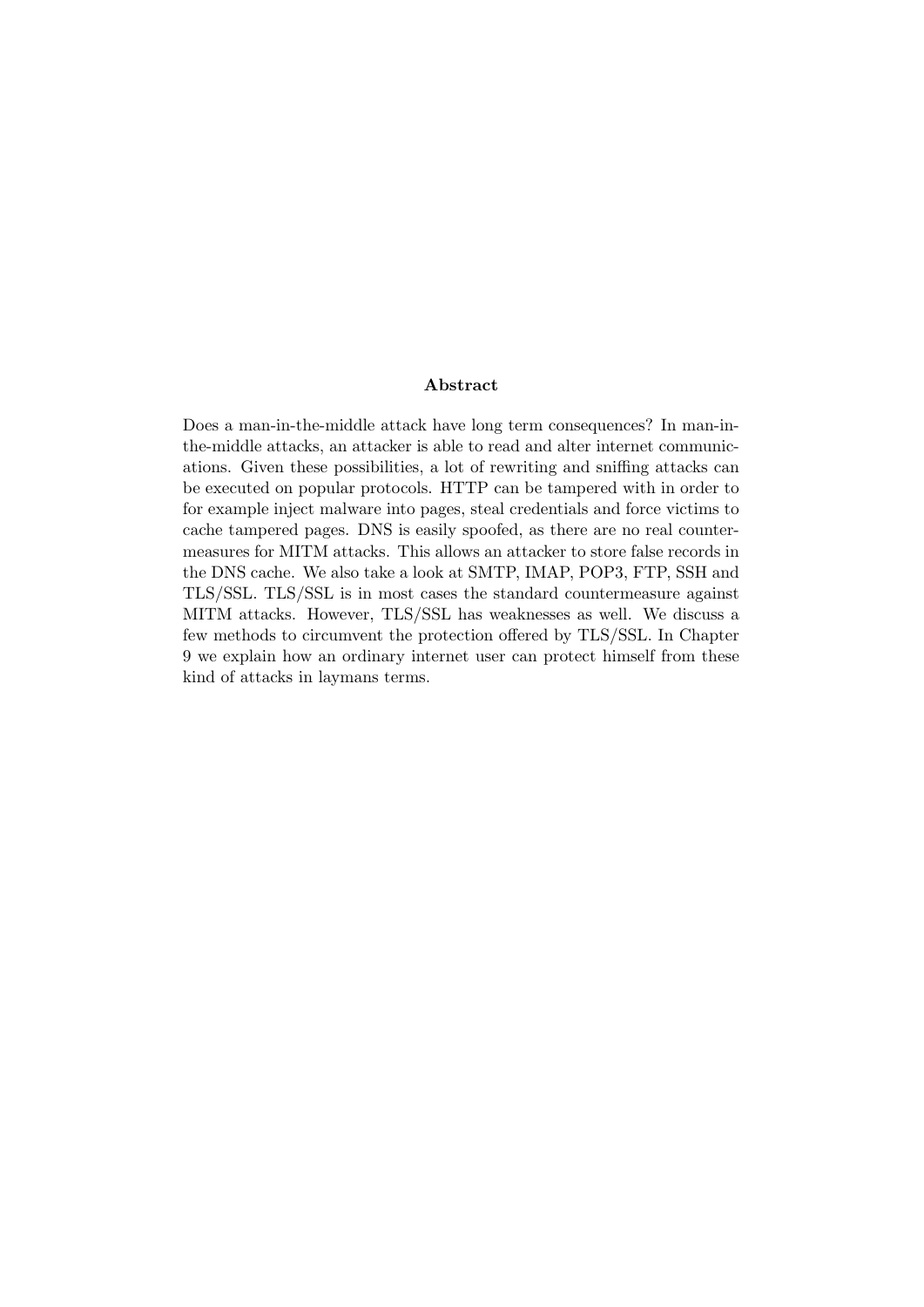# **Contents**

| 1              |             | Introduction                                                                                                                 | 3              |
|----------------|-------------|------------------------------------------------------------------------------------------------------------------------------|----------------|
| $\bf{2}$       |             | <b>Effects and Impacts</b>                                                                                                   | 6              |
|                | 2.1         |                                                                                                                              | 6              |
|                | 2.2         |                                                                                                                              | 6              |
|                | 2.3         |                                                                                                                              | $\overline{7}$ |
|                | 2.4         |                                                                                                                              | $\overline{7}$ |
|                | 2.5         | Cache poisoning $\ldots \ldots \ldots \ldots \ldots \ldots \ldots \ldots$                                                    | 7              |
|                | 2.6         |                                                                                                                              | 7              |
|                | 2.7         |                                                                                                                              | 8              |
|                | 2.8         | Downgrade attacks $\ldots \ldots \ldots \ldots \ldots \ldots \ldots \ldots$                                                  | 8              |
| 3              | <b>HTTP</b> |                                                                                                                              | 9              |
|                | 3.1         |                                                                                                                              | 9              |
|                | 3.2         | Attacks                                                                                                                      | 10             |
|                |             | 3.2.1                                                                                                                        | 10             |
|                |             | 3.2.2                                                                                                                        | 10             |
|                |             | 3.2.3<br>Cache poisoning $\ldots \ldots \ldots \ldots \ldots \ldots \ldots$                                                  | 10             |
|                |             | 3.2.4<br>Binary patching $\dots \dots \dots \dots \dots \dots \dots$                                                         | 11             |
|                |             | 3.2.5                                                                                                                        | 11             |
|                |             | 3.2.6<br>HTTPS stripping $\ldots \ldots \ldots \ldots \ldots \ldots \ldots$                                                  | 12             |
|                |             | 3.2.7                                                                                                                        | 12             |
|                |             | General SSL/TLS attacks<br>3.2.8                                                                                             | 13             |
|                | 3.3         |                                                                                                                              | 13             |
| $\overline{4}$ |             | <b>DNS and DNSSEC</b>                                                                                                        | 14             |
|                | 4.1         |                                                                                                                              | 14             |
|                | 4.2         |                                                                                                                              | 15             |
|                |             | $DNS$ cache poisoning $\ldots \ldots \ldots \ldots \ldots \ldots \ldots$<br>4.2.1                                            | 15             |
|                | 4.3         | $\label{eq:thm:dist} \text{DNSSEC}~\text{downgrade}~\text{attack}~~\ldots~~\ldots~~\ldots~~\ldots~~\ldots~~\ldots~~\ldots~~$ | 15             |
|                | 4.4         |                                                                                                                              | 16             |
|                |             |                                                                                                                              |                |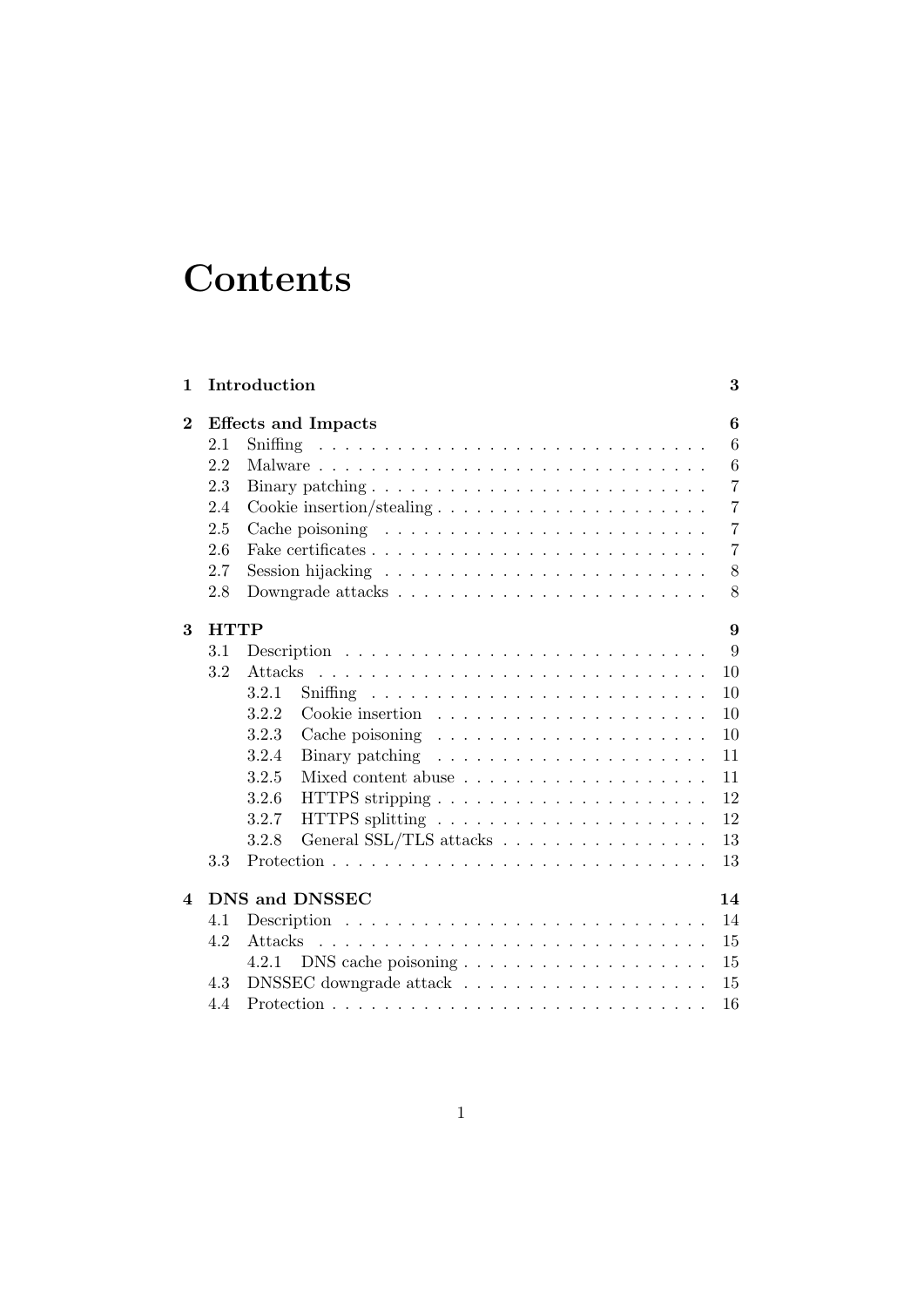| 5 |                      | SMTP, IMAP, POP3                                                        | 17     |  |  |
|---|----------------------|-------------------------------------------------------------------------|--------|--|--|
|   | 5.1                  |                                                                         | 17     |  |  |
|   | 5.2                  | Attacks                                                                 | 17     |  |  |
|   |                      | 5.2.1                                                                   | 17     |  |  |
|   |                      | 5.2.2<br>Method downgrading $\ldots \ldots \ldots \ldots \ldots \ldots$ | 18     |  |  |
|   |                      | 5.2.3                                                                   | 18     |  |  |
|   |                      | 5.2.4                                                                   | 19     |  |  |
|   |                      | 5.2.5                                                                   | 19     |  |  |
|   | 5.3                  |                                                                         | 20     |  |  |
| 6 | <b>FTP</b>           |                                                                         | 21     |  |  |
|   | 6.1                  | Attacks                                                                 | 21     |  |  |
|   |                      | 6.1.1                                                                   | 21     |  |  |
|   |                      | 6.1.2                                                                   | 22     |  |  |
|   |                      | Injections in NAT-FTPS servers<br>6.1.3                                 | 22     |  |  |
|   |                      | Injections with TCP termination $\ldots \ldots \ldots \ldots$<br>6.1.4  | 22     |  |  |
|   |                      | Splitting attacks against SFTP and FTPS $\ldots \ldots$<br>6.1.5        | 23     |  |  |
|   | 6.2                  |                                                                         | 23     |  |  |
| 7 | <b>SSH</b>           |                                                                         | 24     |  |  |
|   | 7.1                  | Attacks                                                                 | 25     |  |  |
|   |                      | 7.1.1                                                                   | 25     |  |  |
|   |                      | 7.1.2                                                                   | 25     |  |  |
|   |                      | Attacks on VPN and other tunneled connections $\hfill\ldots$<br>7.1.3   | 25     |  |  |
|   | 7.2                  |                                                                         | 26     |  |  |
| 8 |                      | TLS/SSL                                                                 | $27\,$ |  |  |
|   | 8.1                  | Attacks                                                                 | 28     |  |  |
|   |                      | 8.1.1                                                                   | 28     |  |  |
|   |                      | 8.1.2                                                                   | 28     |  |  |
|   | 8.2                  |                                                                         | 29     |  |  |
| 9 |                      | Personal protection                                                     | 31     |  |  |
|   | 9.1                  |                                                                         | 31     |  |  |
|   | 9.2                  | Email                                                                   | 32     |  |  |
|   | 9.3                  |                                                                         | 33     |  |  |
|   | 9.4                  |                                                                         | 33     |  |  |
|   | 9.5                  |                                                                         | 34     |  |  |
|   |                      | 10 Future Work                                                          | 35     |  |  |
|   |                      |                                                                         |        |  |  |
|   | 11 Conclusions<br>36 |                                                                         |        |  |  |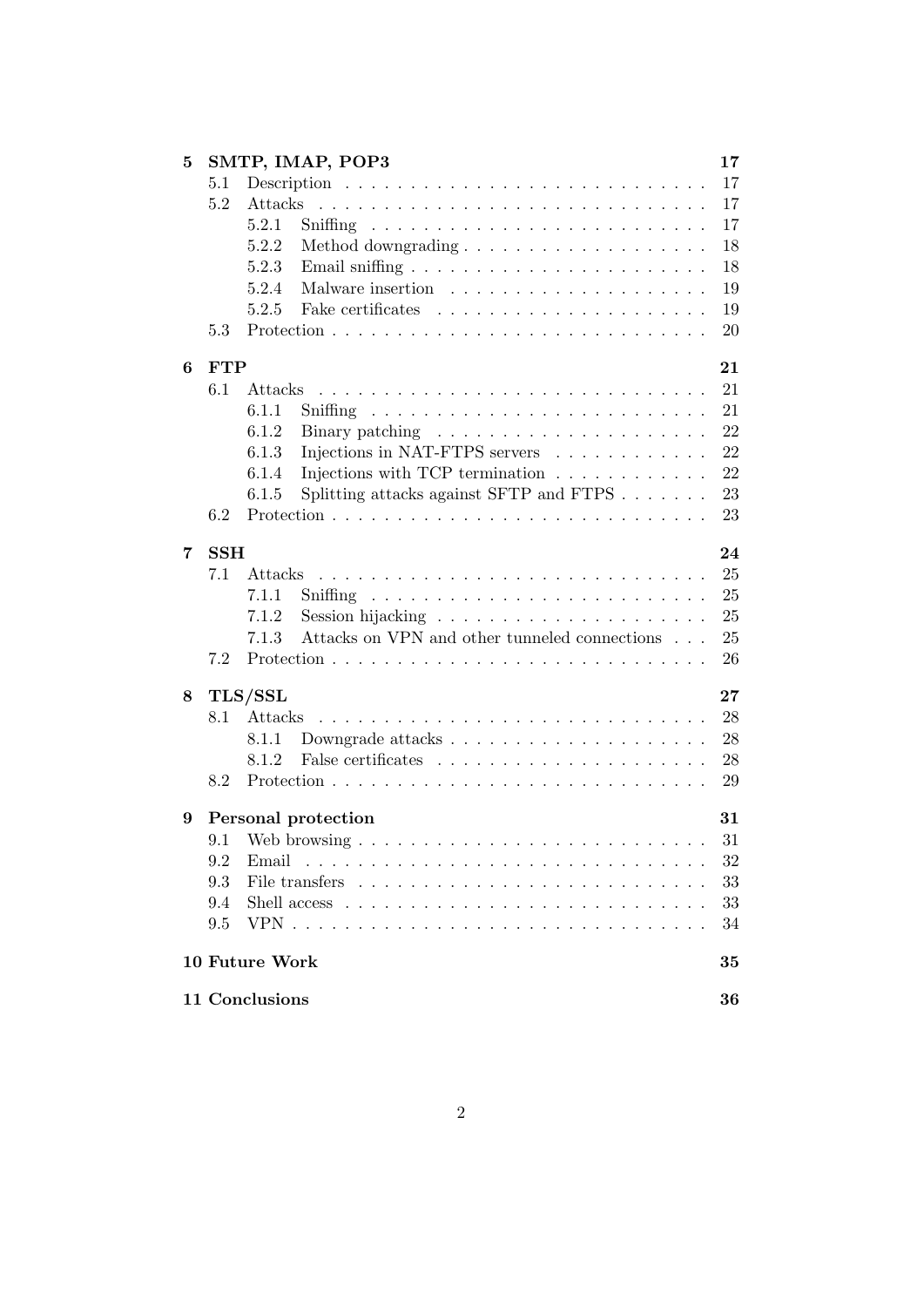# Chapter 1 Introduction

The internet as we know it today is huge. Not only in terms of amount of devices connected, but also how many different kinds of information flows around. Complex languages, or protocols, are specified to make sure everyone on the internet understands each other. A web browser for example uses HTTP and HTTPS to request webpages from a server, and email clients use IMAP or POP3 to retreive messages from the mailbox.

However, when two devices talk to each other, their traffic is not only visible by themselves. The internet relies on a massive web of servers that pass information to other servers, just like a physical mail service. But what if the mailman 'attacks' the letters he is meant to deliver? If the mailman reads a letter, he is performing a passive man-in-the-middle attack. If he alters the content, he is performing an active man-in-the-middle attack. Not delivering the letter at all is a denial of service (DOS) attack.

In [6] researchers demonstrated a way to inject malicious javascript code into webpages using a proxy server. But this example raises some questions. Given that an attacker is able to read and alter any traffic flowing from/to a client to/from the internet, what kind of attacks are possible? And is it possible to create some sort of persisting effect?

At the time of writing, a lot of attacks are known. However, most attacks are not documented in academic papers. Most attacks are described in articles on the internet or presented at a security conference such as Blackhat of DEFCON. Because of this, it is difficult to get a complete list of attack vectors.

In this paper we document MITM attacks against a few popular protocols. This documentation consists of a technical specification of the attack and possible mitigations. In Chapter 9 we explain without jargon what an ordinary internet user can do to protect him- or herself from the attacks described in this paper.

The idea for this paper originates from an interest in WiFi-hacking and MITM attacks, and was inspired by [6]. From personal experience while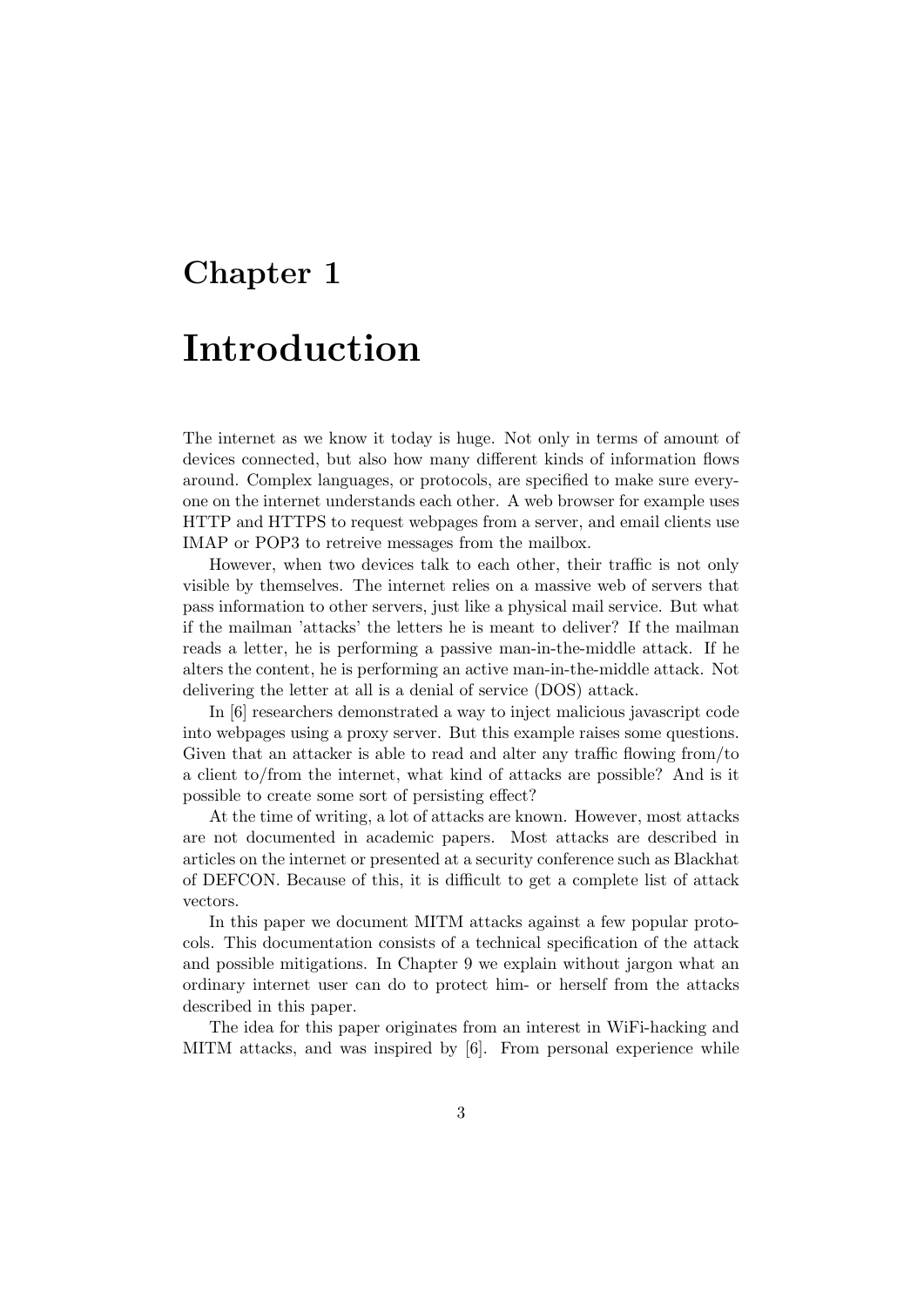working at a computer store I believe a lot of people are unaware of any dangers while browsing the internet.

Attacker model All the attacks described in this paper assume the attacker has already devised a way to be able to read and alter all traffic of his victim. Possible ways to archieve this are for instance evil access points (See [20]) or ARP-spoofing (See [1]). Attackers can also be internet service providers or network administrators at internet exchanges.

The goal of his attack is to leave some persisting effect on the victim by tampering with the victims' connection. A result might be for example a poisioned DNS cache.

Scope and structure In Chapter 2 we give a broad overview of the type of effects a MITM attack might have.

In the following chapters, we discuss attacks against some selected protocols. The protocols we will discuss are:

- HTTP and HTTPS for web browsing in Chapter 3.
- DNS and DNSSEC for name resolution in Chapter 4.
- SMTP, IMAP and POP3 for e-mail in Chapter 5.
- FTP, FTPS and SFTP for file tranfers in Chapter 6.
- SSH for remote terminals in Chapter 7.
- TLS/SSL for secure tunnels in Chapter 8.

We have listed all documented attacks against these protocols, and a few attacks that exist but do not seem to have been documented, most likely because of a small usability. The reader should note that these lists of attacks try to be exhaustive, but there is a possibility an attack was not noticed and therefore not included. We give at least one mitigation against every attack, but not an exhaustive list.

The protocols are chosen because they are widely used and are responsible for the functioning of a large part of the internet. TLS/SSL does not serve a direct use, but is the standard solution to secure otherwise plaintext protocols. Some attacks can have effects on higher level protocols. The attacks discussed are all MITM attacks, and should enable the attacker to leave some persistent or semi-persistent effect on his victim.

All the attacks we discuss work by abusing a mechanism in these protocols, for instance caching commands. We will not discuss attacks against specific vulnerabilities for example in parsing code.

Additionally, we discuss a few attacks that allow the attacker to bypass the security offered by TLS/SSL and SSH.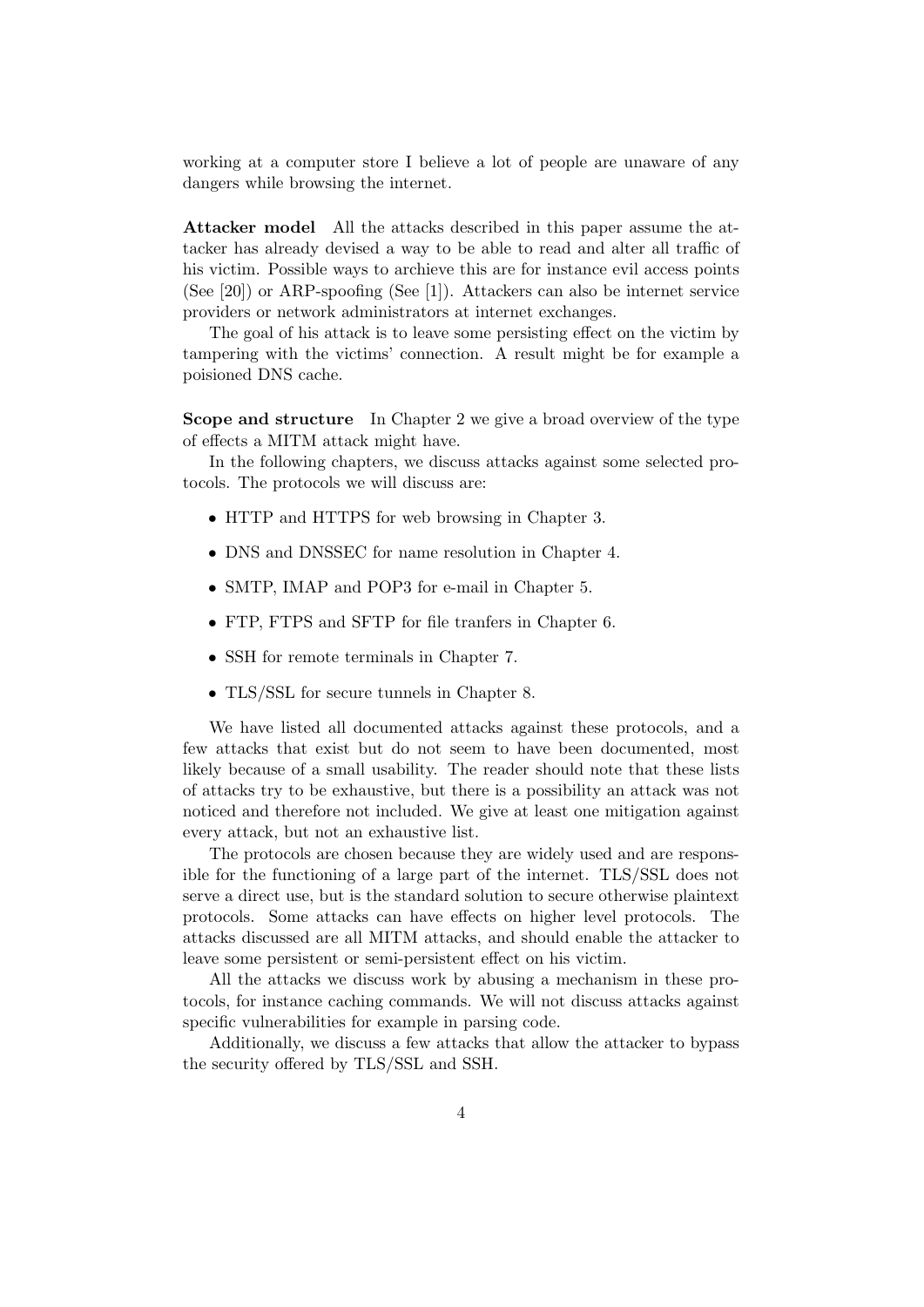Alongside these attacks, we discuss methods to protect a system against these attacks, and who is responsible for executing that method (for instance the end user or hosting provider). In Chapter 9 we discuss how a nontechnical end user is able to protect him- or herself against the discussed attacks.



Figure 1.1: Relations between protocols

We will focus on attacks executed at protocol level. More specifically protocols in the upper layers of the ISO/OSI model. The relation between the protocols can be seen in Figure 1.1, this means that an attack on a lower protocol might also have an impact on a higher one.

Topics we will not discuss in this paper are:

- Malware.
- How to attack specific applications.
- How to set up a MITM attack.
- How to use the tools mentioned in attack descriptions.
- Cracking a TLS/SSL or SSH connection with cryptanalysis.

Readers with knowledge about networking should be able to understand every section. Readers that are only interested in the protection measures should read all the "Protection" sections and Chapter 9 at the end. Readers without a computer background should only read Chapter 9.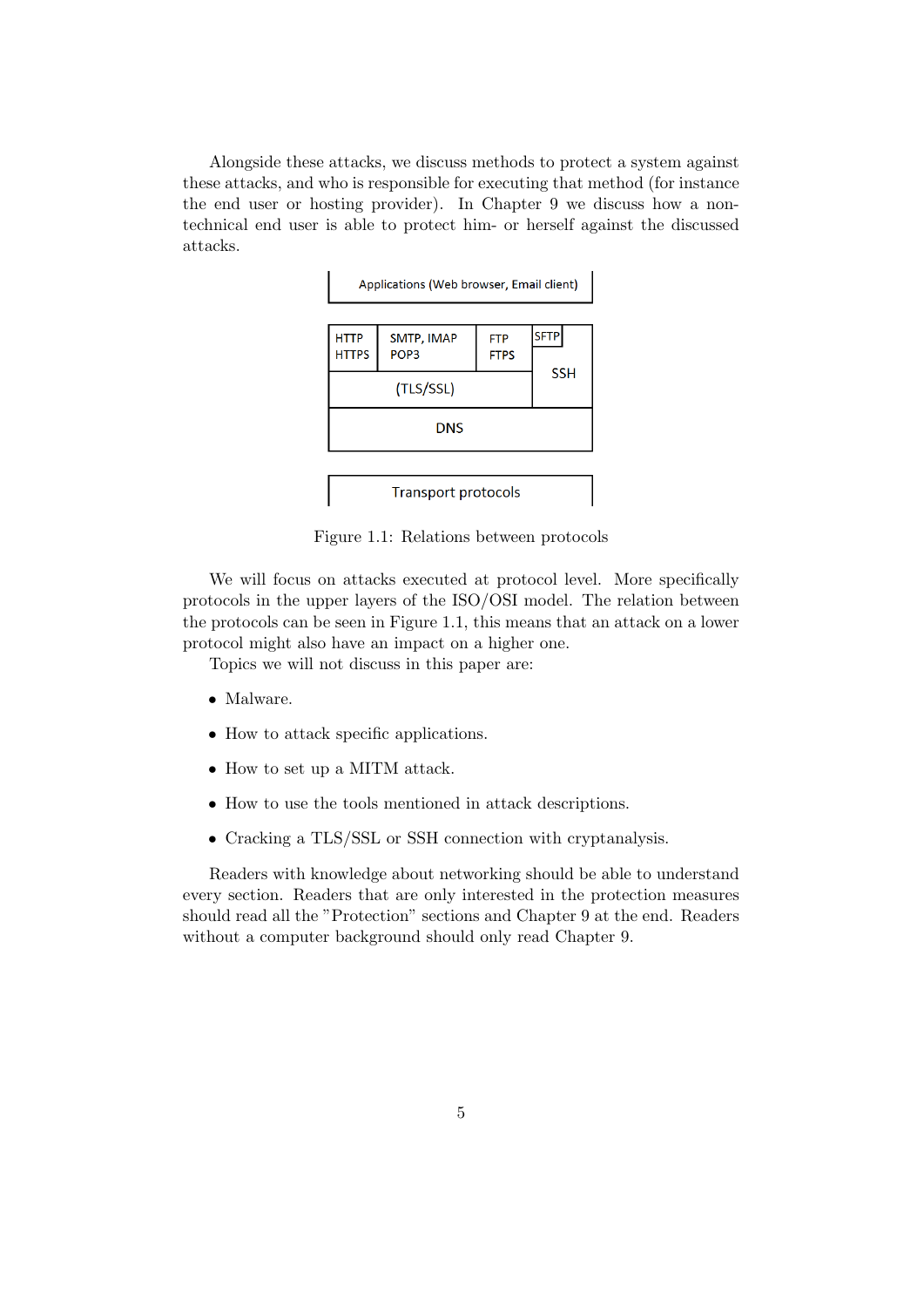# Chapter 2

# Effects and Impacts

If an attack is successfully executed, this will have some kind of effect on the victim. This effect is also called the impact. Some attacks might have a direct impact on the user, for instance by injecting code into a webpage. Some attacks do only have an impact some time after the attack. Finally, some attacks do not have an impact on the victim user but on the integrity of higher protocols. Some impacts do not fall into this model, which causes classifying impacts into categories to be difficult.

In this chapter we give a broad overview of the impacts posed by the attacks presented in this paper.

## 2.1 Sniffing

Sniffing, or eavesdropping, is the act of reading traffic and collecting information. Mostly, sniffing is used to steal credentials that are sent in plain text. The impact of sniffing depends on what kind of information is stolen. Passwords to bank accounts for instance are more valuable to an attacker than passwords to some forum.

In some cases the attacker is only able to sniff encrypted credentials. Depending on the system used to encrypt these credentials, the attacker might launch a password cracking attack.

# 2.2 Malware

Malware is software that runs on the device of a victim. The damage this malware might cause differs greatly as new malware keeps popping up. Malware can be installed in multiple ways, for instance:

• Using misleading advertisements to trick a user into installing the malware himself.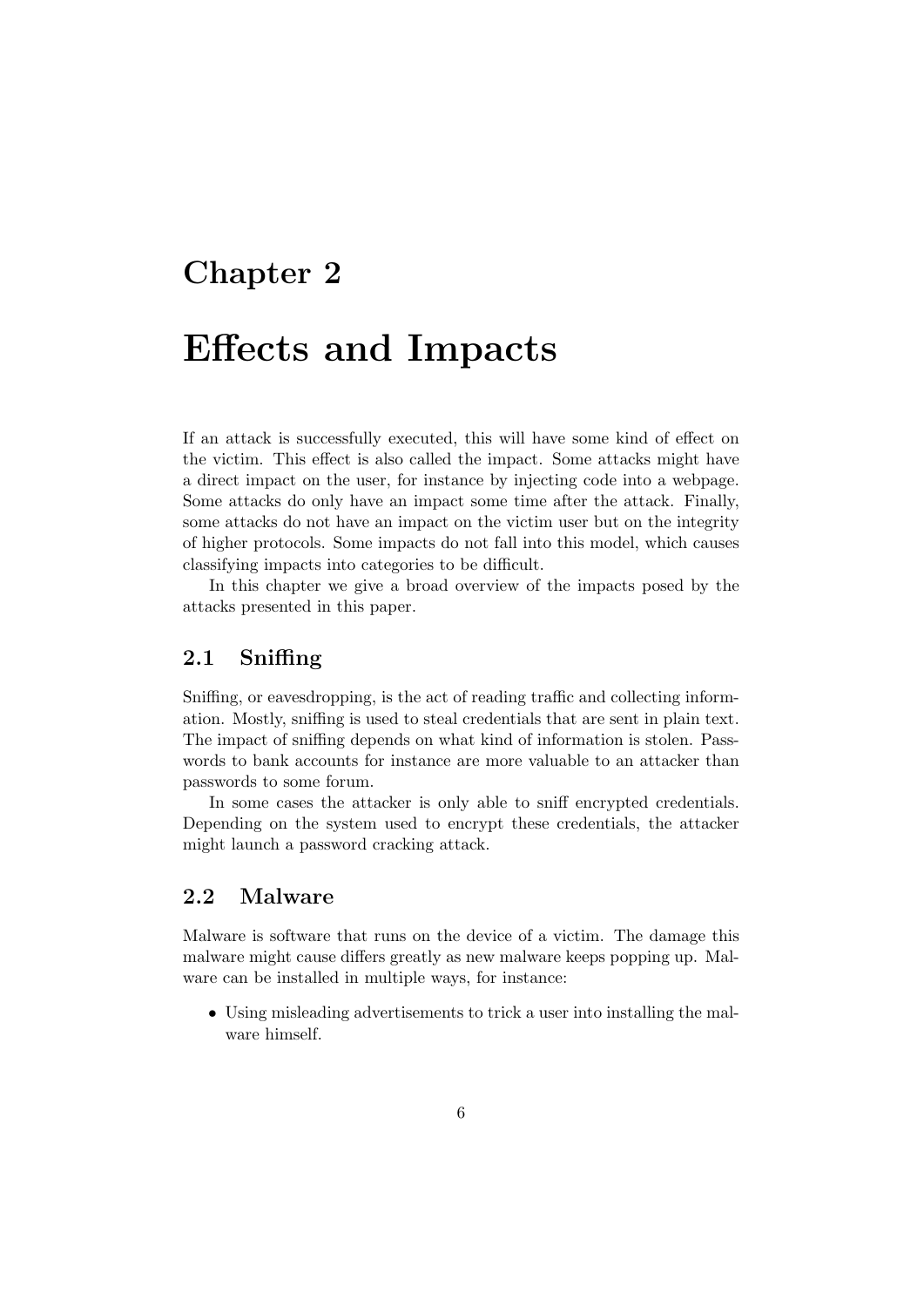• Exploiting some browser vulnerability with for example a buffer overflow.

It is possible for an attacker to add malware to existing files. For instance by injection code while a file is being transfered.

Further discussion of malware is however outside of the scope of this paper.

# 2.3 Binary patching

Downloaded files can be altered in-transfer by an attacker. With executable files, an attacker is able to rewrite part of the code in the executable file to install malware, or perform other malicious actions. There are multiple ways to achieve this. A tutorial on how to add code to executables can be found at [13].

# 2.4 Cookie insertion/stealing

Cookies are a part of the HTTP and HTTPS protocols. Cookies allow a web server to temporarily store some data on the clients' device. This data might consist of an session identifier in order to remember is the user was logged in or not. By stealing cookies, the attacker might be able to copy the session of the user and thus be logged in as the user. By inserting cookies, the attacker places some forged data into the cookie storage of the user. This forged data might for instance contain a stored XSS attack.

## 2.5 Cache poisoning

A cache is some local storage where a device can temporarily store some data in order to speed up future requests. A DNS cache for example stores the resolved IP-addresses for a while. Cache poisoning happens when an attacker manages to place some forged data into a cache. In the case of DNS, a poisoned cache might lead to a browser connecting to the wrong IP-address when visiting a site.

# 2.6 Fake certificates

Fake certificates on their own can not cause any damage, but they are really dangerous when these certificates end up being trusted as root. If an attacker gets his root certificate on a device, the attacker is able to pretend to be every site he wants to be and listen in on normally encrypted connections.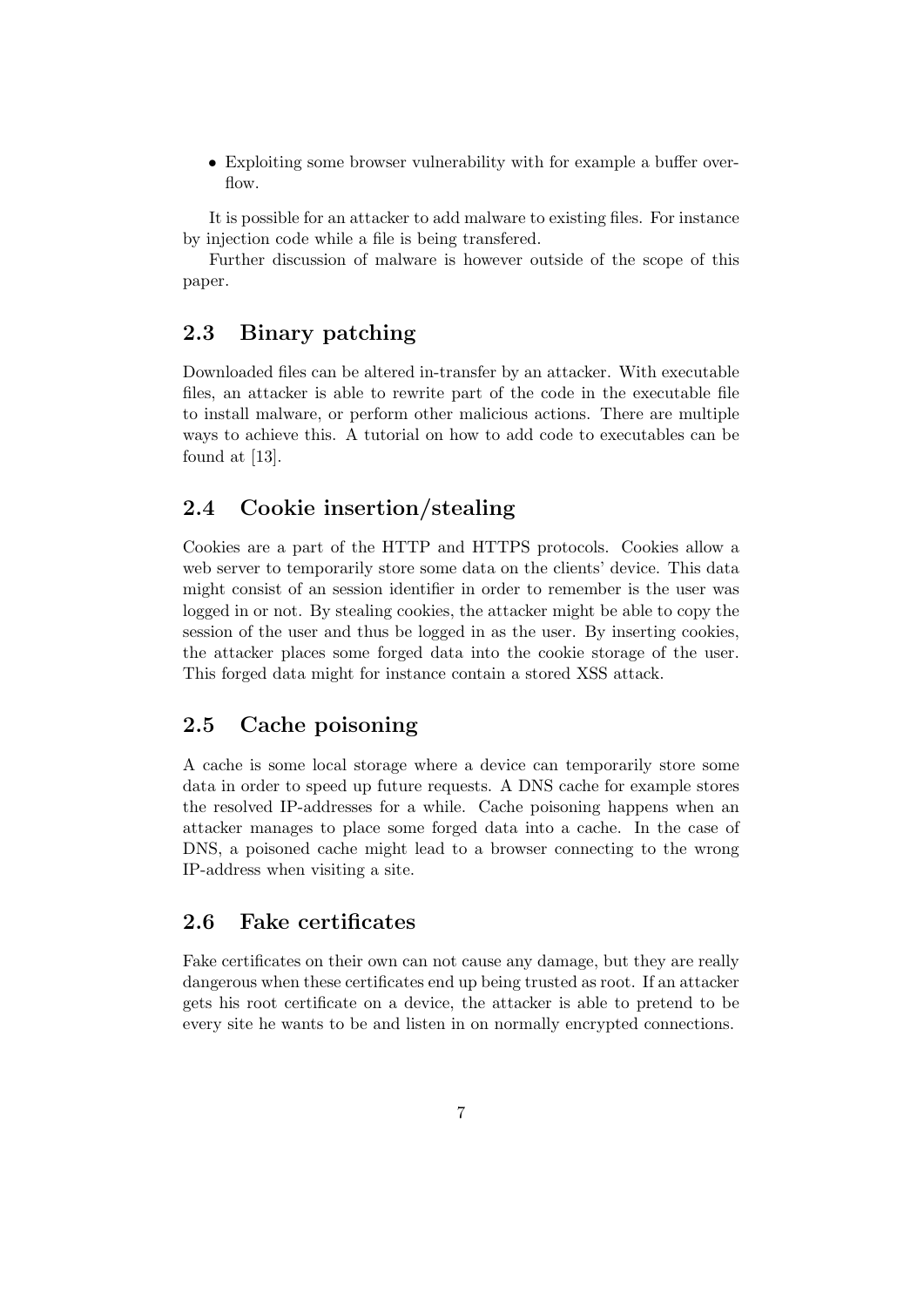## 2.7 Session hijacking

Some protocols work with sessions. In these sessions, the user authenticates himself and proceeds to do whatever needs to be done. An attacker might observe connections from these protocols, and wait until the user has authenticated himself. When the user has successfully authenticated himself, the attacker can hijack the session. By closing the connection between the user and the attacker, the attacker is able to claim the session for himself.

Another way for the attacker to hijack a session is by injecting commands into a session. This way commands can be executed in name of the user without the user knowing. However, if the user decides to terminate the connection, the attacker is also disconnected. This attack is also more difficult for the attacker to execute, as he has to make sure the victim does not receive any of the attacker-injected material.

### 2.8 Downgrade attacks

A downgrade attack is an attack in which the attacker interferes in the communication to restrict the usage of newer (and safer) protocols or capabilities. By downgrading a protocol, the attacker might for instance force two parties to use weaker encryption, or no encryption at all. The attacker might also strip security-related parts of packets.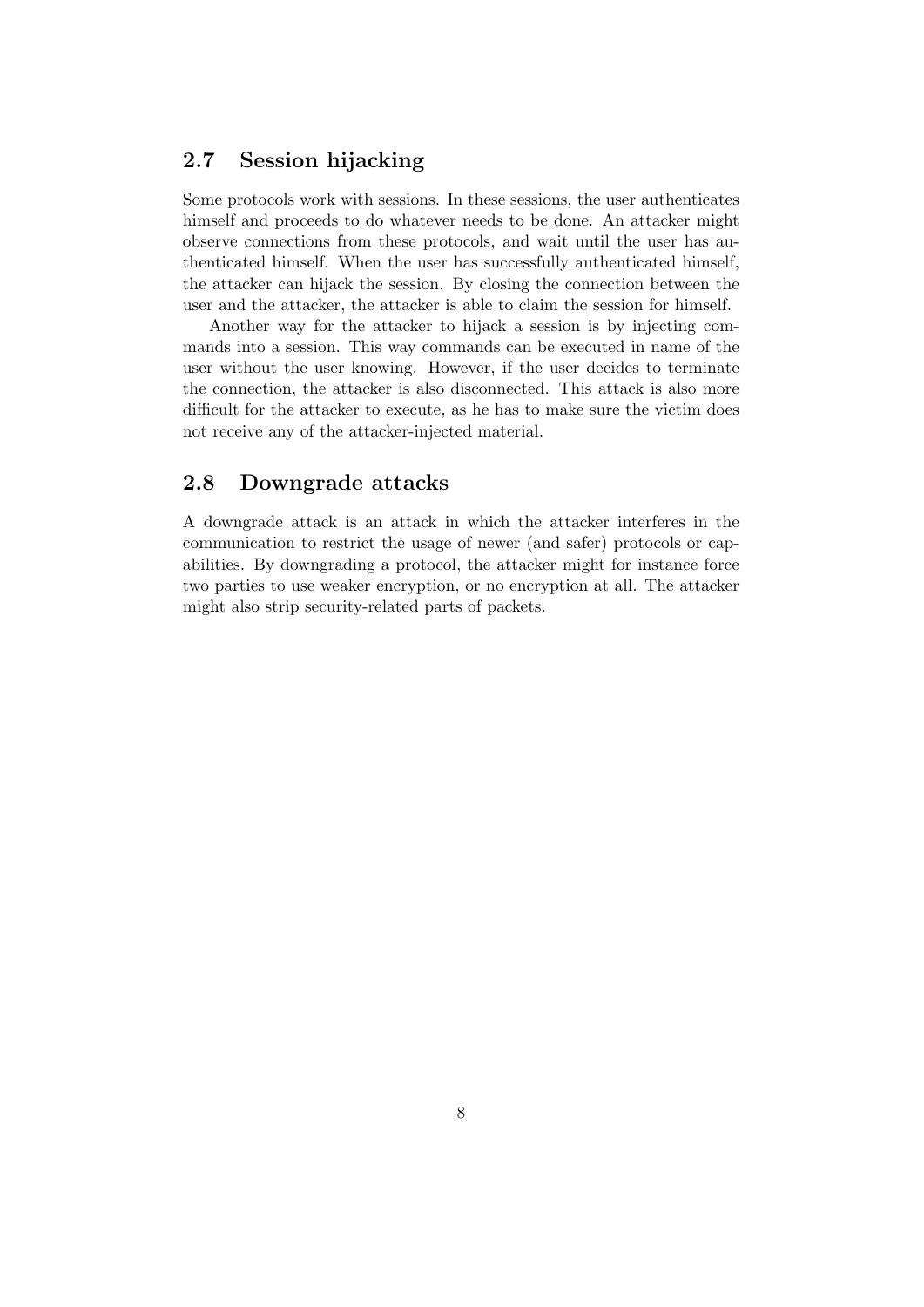# Chapter 3

# **HTTP**

### 3.1 Description

HTTP, of HyperText Transfer Procotol, is a protocol designed for 'distributed, collaborative, hypermedia information systems'. A more simple description is that HTTP is the protocol responsible for retreiving webpages from a server. This retreiving of webpages is done by a program called a web browser. Some well-known web browsers are Firefox and Internet Explorer.

HTTP is old. HTTP/1.0 was specified in 1996 [RFC1945], followed by HTTP/1.1 in 1999 [RFC2616]. Recently, a research project from Google called SPDY was proposed as HTTP/2 [RFC7540]. We will primarily focus on HTTP/1.1 as this is the current working standard.

The problem with old protocols is that they are not designed for security. HTTP does not use any encryption or authentication. Anyone watching traffic on a router is able to see what pages are accessed, and tamper with the connection if desired. To prevent this, a standard called HTTPS was introduced. In HTTPS, the plaintext traffic is tunneled through a SSL or TLS connection. See Chapter 8 for more information about SSL/TLS.

In the past few years, more and more software is offered via a web page. Mobile apps also tend to include web pages as part of their user interface. Because of this, hacking a browser is almost as valuable as hacking a computer itself. As browsers are becoming increasingly complex (See [2]), more attack vectors are introduced.

The attacks described below read and tamper with HTTP traffic in order to abuse webpages and the browser itself. How these attacks can be used in practice, for instance with the framework described in [6], will not be discussed.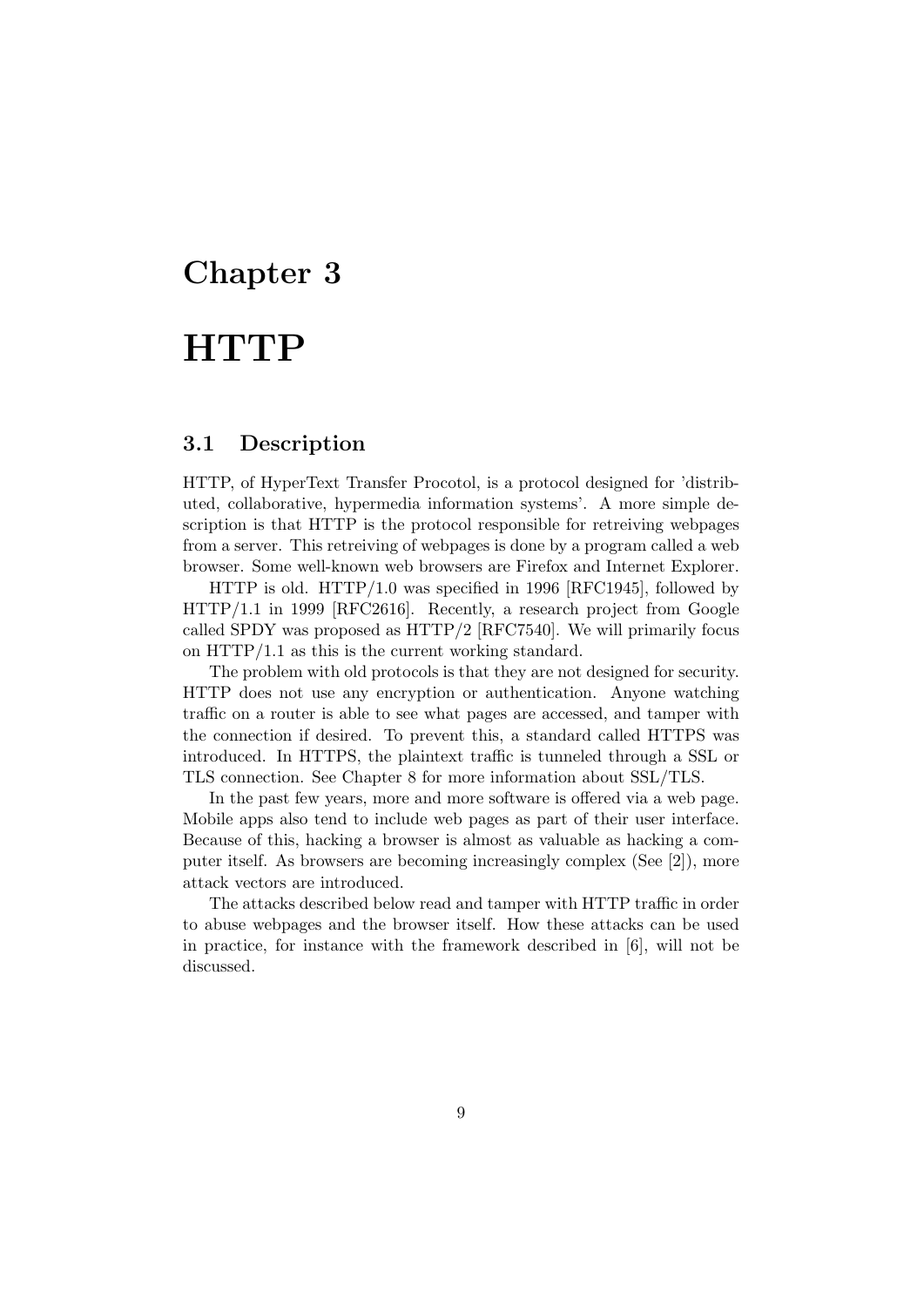### 3.2 Attacks

#### 3.2.1 Sniffing

The most simple way to abuse HTTP is to watch connections go by and sniff POST requests. If a user tries to log in on a website his username and password are sent in plaintext. By simply listening what is sent, an attacker is capable of collecting all kind of credentials. This attack can be combined with SSL stripping or splitting  $(3.2.6, 3.2.7)$  in order to capture more data. A tool such as mitmproxy [12] is able to display HTTP traffic.

Mitigation By upgrading the webserver to use HTTPS, this attack can be easily mitigated.

#### 3.2.2 Cookie insertion

As described in [23], in some browser implementations it is possible to override or set cookies whose HTTPS-only flag is set by defining a cookie with the same name in a HTTP response.

With a standard HTTP connection, an attacker is also able to inject cookies. To accomplish this, the attacker has to add Cookie headers to a HTTP response. This kind of attack, against standard cookies or HT-TPSOnly ones, allows an attacker to inject cookie material into the session of a user.

Mitigation The attack described in [23] is possible due to a bug in webbrowsers. Browser users should keep their browser up-to-date, and the browser vendors should fix their implementations. Using HTTPS should prevent an attacker from injecting cookie material into connections. Browser users are also able to disable cookies altogether, but this breaks a lot of websites.

#### 3.2.3 Cache poisoning

When browsing the web, a lot of content has to be frequently downloaded over and over again. This is a waste of bandwidth and time. To prevent this waste, browsers implement a content cache. HTTP provides headers with which a server can control caching. Larger assets such as images will be cached most of the time to improve load times.

But there is a problem. HTTP is a plaintext protocol, including the cache-control headers. As demonstrated in [22], it is possible to inject malicious javascript code into requested script files, which will then be cached by the browser. Having attacker-controlled javascript on a webpage is a security disaster. With javascript, the attacker is for instance able to read all form inputs on a page, show whatever the attacker wants the user to see and leak session information. Another serious problem is the possibility to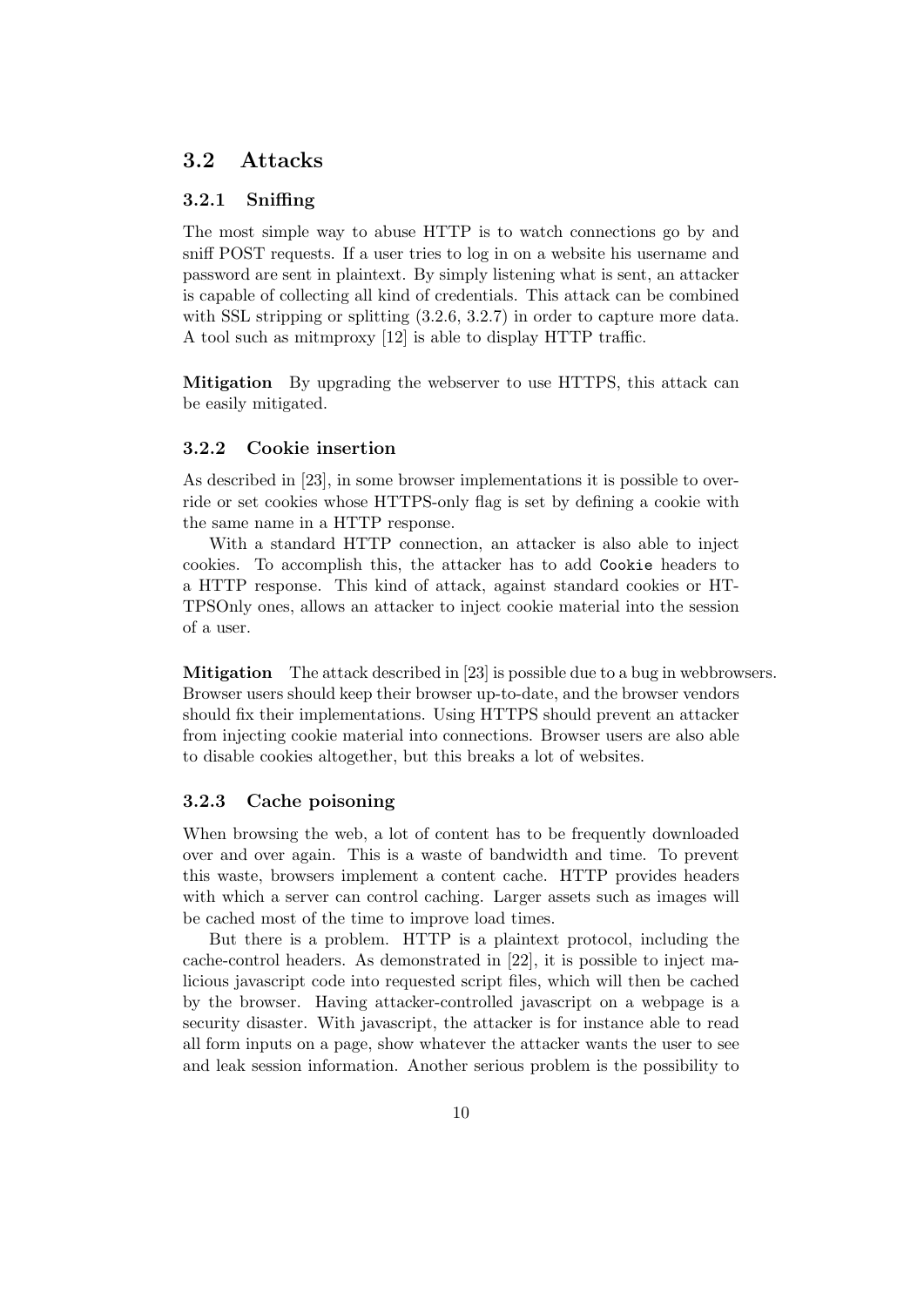load a BeEF hook (See [30]). BeEF can be used together with Metasploit to exploit browser vulnerabilities by injecting all kinds of exploits with the ultimate goal of breaking into the system. However, these exploits are beyond the scope of this paper.

Mitigation Upgrading the webserver to HTTPS solves this problem. Wiping the browser cache is a simple way to remove any poisoned files.

#### 3.2.4 Binary patching

Downloading an executable can be a risky thing. A lot of sites distribute all kinds of software installers bloated with crapware. But even if you manage to find the official page of the program you are trying to find, your download is still at risk. A possible attack is to alter binary files with a proxy. By wrapping the original executable code in malware, an attacker is able to abuse downloads offered via HTTP. There is evidence that malicious TOR nodes use this method (See [34]). This attack is now implemented in BDFProxy [42], a utility which automatically wraps executable files.

By wrapping an executable with malware, an attacker is able to create a persistant backdoor using this attack. How this works exactly is beyond the scope of this paper.

Mitigation Again, upgrading the webserver to HTTPS solves this problem altogether. The end user should also use an antivirus scanner to detect and remove known malware. Publishes binaries should be digitally signed, as this allows users to verify the downloaded contents.

#### 3.2.5 Mixed content abuse

When building a HTTPS-enabled webpage, developers should make sure that every asset is loaded with HTTPS. When an asset is loaded with HTTP, the attacker is able to tamper with it. By tampering with one asset, the integrity of the whole page can be jeopardized. A breakdown of mixed content errors is given in [39], along with a table of browsers differences regarding this attack.

Mitigation To migitate this attack, two HTTP extensions have been introduced:

• CSP (Content Security Policy [48]): Allows a developer to specify from which domains content may be loaded in order to prevent cross site scripting.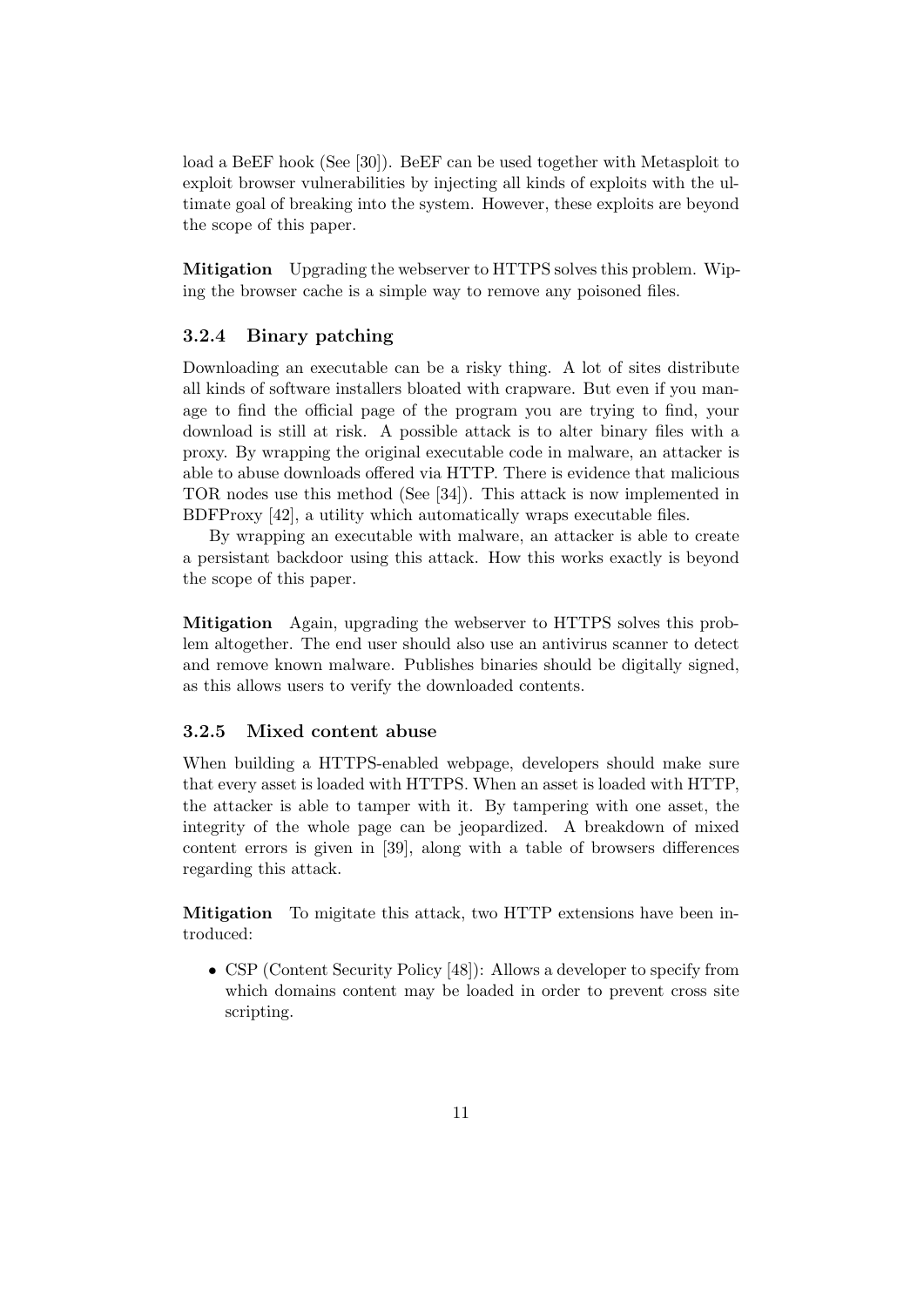• HSTS (HTTP Strict Transport Security [RFC6797]): With this header. a developer can specify that every asset on a page, including those that would normally be loaded with HTTP, must be loaded using HTTPS.

These extensions should be enabled and implemented by server administrators and browser vendors. Only having support for these on one side of the connection does not yield any benefits.

Current popular browsers (Firefox, Google Chrome, Internet Explorer) alert their users when mixed content is loaded. However, which requests are considered harmful and how this is shown to the user is implemented differently. Google Chrome for instance changed its policy about mixed content, see [7].

#### 3.2.6 HTTPS stripping

HTTPS stripping is an attack that downgrades a HTTPS connection to HTTP with a proxy. With some clever rewriting done by the proxy, the victim is presented with a HTTP version of any site he is visiting. This attack does not do anything on its own, but it allows the attacker to defeat HTTPS and regain tampering capabilities. This attack was popularized by the tool sslstrip [28], built by Moxie Marlinspike.

This attack differs from HTTPS stripping. With this attack, the attacker maintains a TLS/SSL secured connection to the destination server, but the connection to the victim user is not secured. This way, the attacker does not have to forge certificates.

Mitigation Website administrators should use HSTS (See [RFC6797] as not all implementations of sslstrip are able to handle this header. When browsing, using a plugin such as HTTPS Everywhere (See [15]) can help, as this switches the browser to HTTPS automatically. Finally, the user should pay attention to the URL bar, and leave a page when HTTPS seems to be missing.

### 3.2.7 HTTPS splitting

Just like HTTPS stripping, HTTPS splitting is a method of regaining tampering capabilities. HTTPS splitting works with a proxy. The victim connects to the proxy, and the proxy presents the user with a fake certificate for any site the user requests. The proxy, being the CA of these certificates, is able to decrypt any traffic from the victim. The proxy establishes a normal HTTPS connection with any server the victim wants to visit. Sslsplit [40] is a popular tool for this.

This attack differs from HTTPS stripping. With this attack, the attacker maintains TLS/SSL secured connections to both the victim and the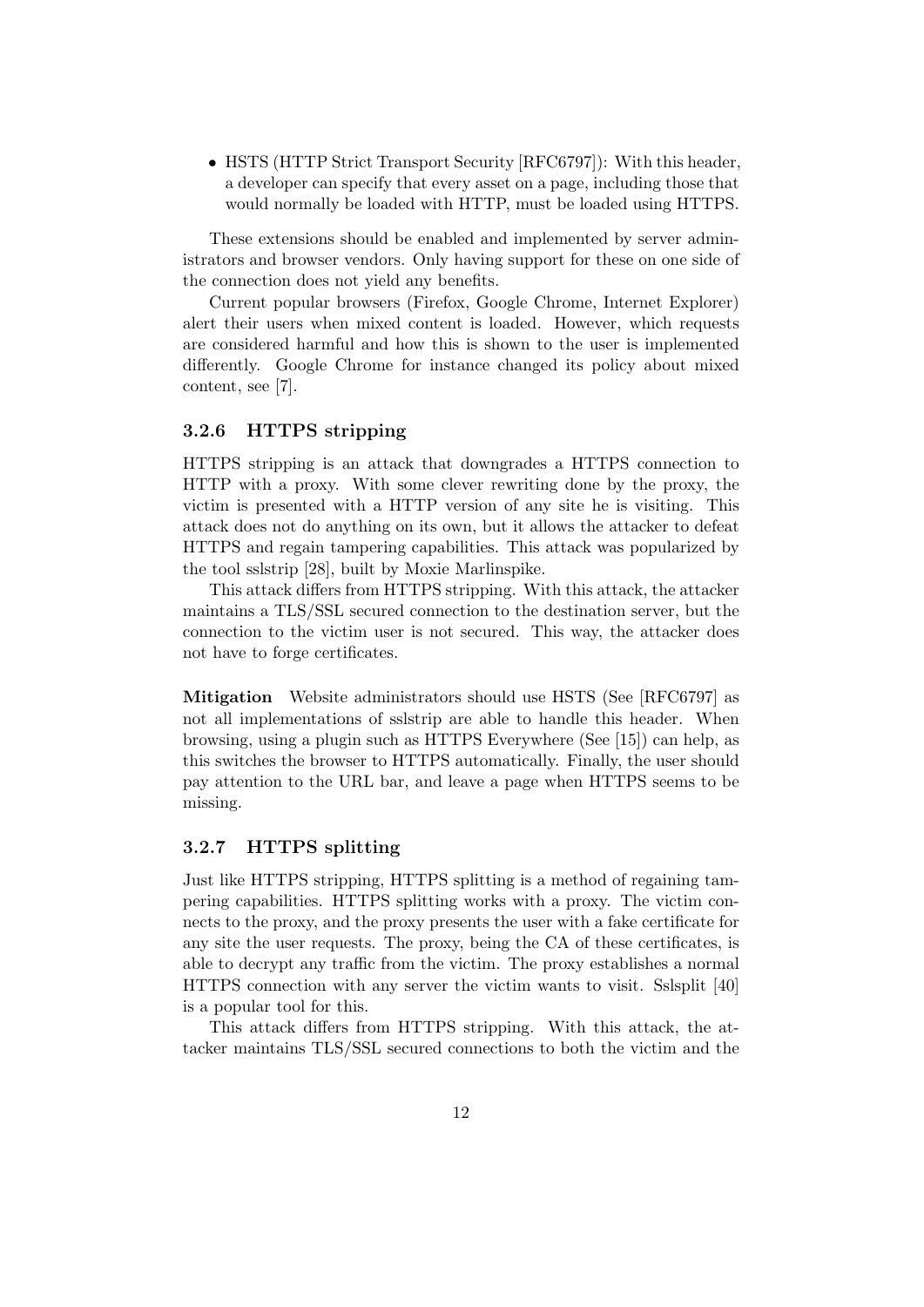destination server. The attacker does have to forge certificates for every secure connection the client initiates.

In some cases, vulnerabilities in certificate checking allow the attacker to produce valid certificates without actually being a certificate authority. See Chapter 8 for more information about TLS/SSL and certificates.

Mitigation This attack is possible due to the way TLS/SSL is organized on the web. See chapter 8 for Mitigations.

#### 3.2.8 General SSL/TLS attacks

As HTTPS is just HTTP tunneled using SSL or TLS, all attacks on SSL and TLS might give an attacker the oppertunity to attack the underlying HTTP data. See chapter 8 for a breakdown on these attacks.

### 3.3 Protection

A website administrator should use HTTPS whenever possible, as this prevents a lot of attacks. On top of that, HSTS should be used to enforce the use of HTTPS. If a site contains a lot of sentitive data, the administrator might consider pinning key information (See chapter 8 for more information). This provides protection against HTTPS splitting.

Browser vendors should strive to separate secure and insecure parts of a website. This is already done with the HTTPS Only flag on cookies, but these implementations sometimes do not work completely as expected (See [23]).

HTTPS stripping can be partially prevented by implementing HSTS on the server side. Browser developers should implement these features as well. The client should consider using HTTPS Everywhere or a comparable tool to automatically switch to HTTPS.

When downloads are published, it is recommended to publish the hash digests of these files as well. It should be noted that these hashes have to be transferred by HTTPS, to prevent the attacker from editing the hash. Binary files can also be signed, this allows verification as well.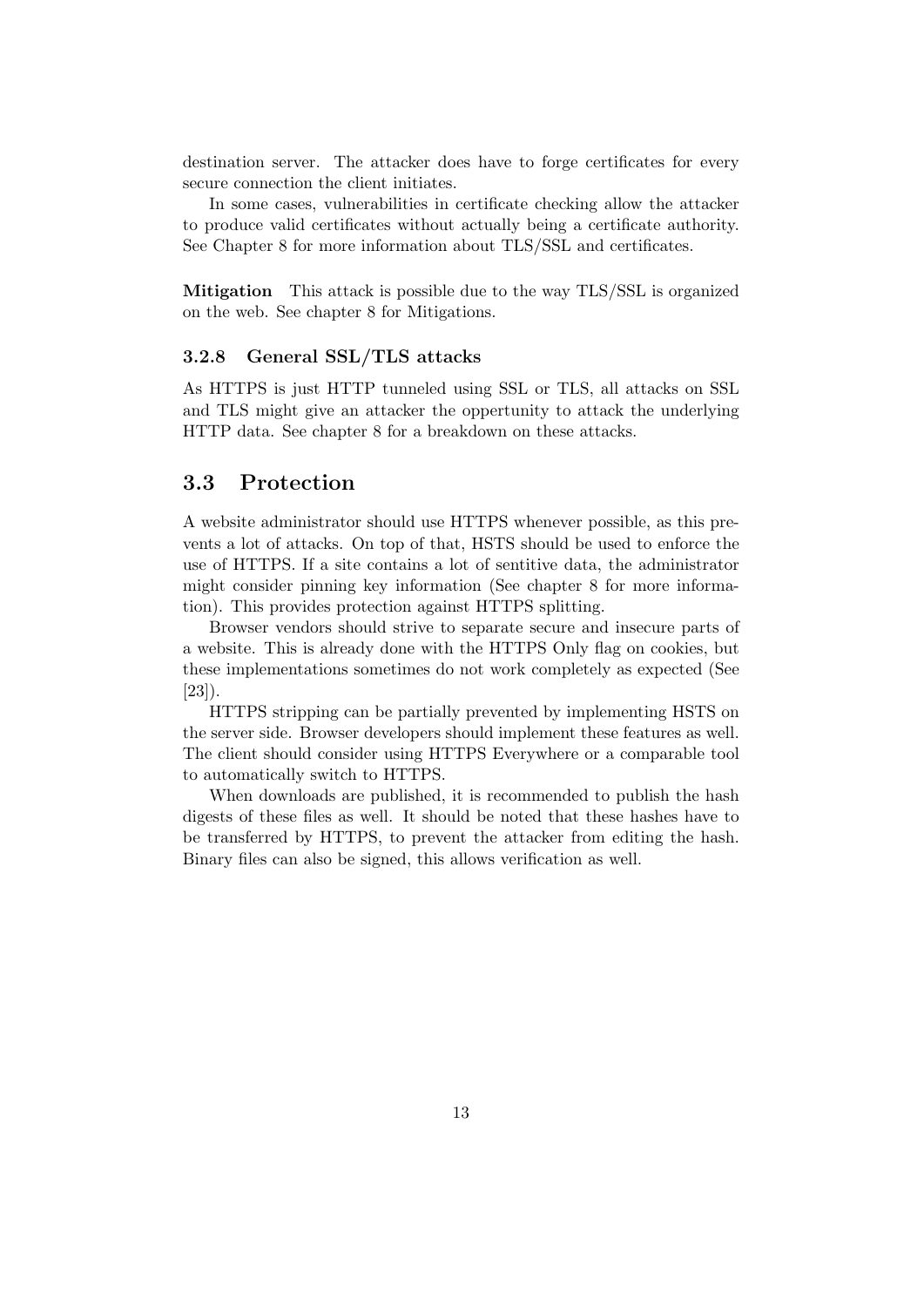# Chapter 4

# DNS and DNSSEC

# 4.1 Description

When browsing the internet, a computer does not actually connect to "google.com". Instead, it connects to for instance 74.125.136.113. This conversion is done by DNS, as specified in [RFC1034] and [RFC1035]. Because of this, DNS is the so-called phonebook of the internet. This conversion is done by sending small questions to a hierarchy of DNS-servers. All these questions are deliberately small, as servers receive massive amounts of requests (See [11]).

DNS does not use any encryption, so tampering with requests has been a common problem. In order to solve this, DNSSEC was introduced. DNSSEC implements cryptography, allowing the receiver of a DNS-response to verify that no one has altered it.

DANE, or DNS-based Authentication of Named Entities, is another addition to the DNS security toolkit. DANE is a possible alternative for the currently used PKI system (See 8). We will not discuss DANE, as the adoption of this protocol is much lower than DNSSEC (See [43]).

DNS is riddled with problems. Server outtages can cause problems for large groups of people (See [41]). Poorly configured servers can also be abused to increase DDOS attack power (See [35]).

DNS, being a plaintext protocol, does not provide any protection against MITM attacks. DNSSEC on the other hand does implement signing, and does provide protection against MITM attacks. However, unless the usage of DNSSEC is forced by a client, it is possible for an attacker to strip all DNSSEC parts.

A lot of research has been done on DNS and its security. However, this research is mostly pointed at attacking large DNS-caches. Here we focus on attacks happening close to the victim, where the attacker might for instance run a malicious DHCP server.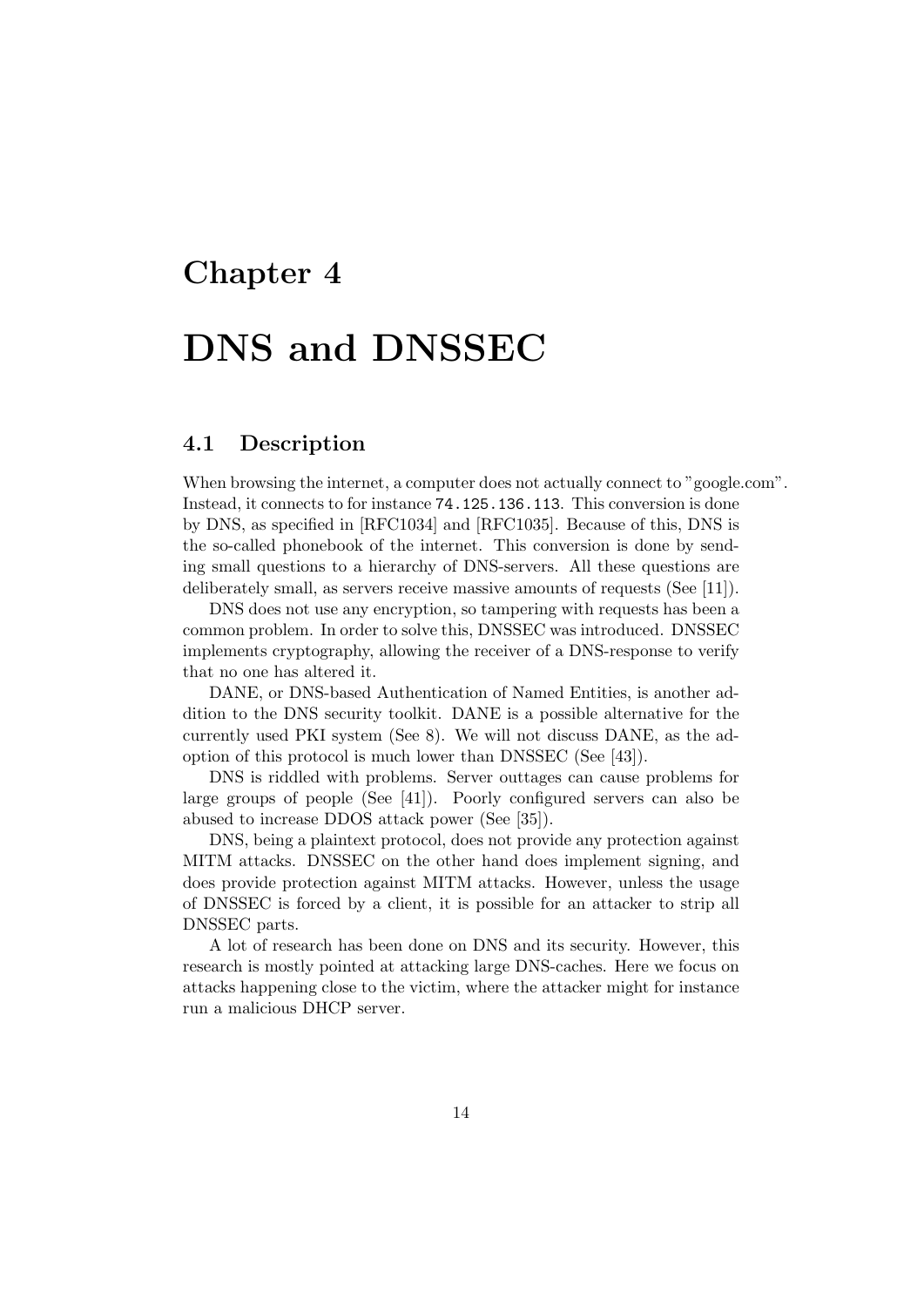### 4.2 Attacks

#### 4.2.1 DNS cache poisoning

When a DNS request has been made, the response packet is sent in plain text. This allows an attacker to substitute the real IP with an IP that is controlled by the attacker. This allows the attacker for instance to run all attacks described in Chapter 3.

To speed up loading times, DNS implements a caching mechanism. Without caching, a DNS request would have to be made for almost every connection. A response is allowed to specify how many seconds it should be cached with its TTL field. [RFC1035] paragraph 2.3.4 specifies that the size of this field is 32 bits. This allows up to 4,294,967,295 seconds of caching, or a bit more than 49710 days.

By setting the TTL to the maximum value, an attacker is able to make his attack persist for all poisoned domains. After disconnecting, the cached records live on, routing the domains to the wrong IP addresses.

Mitigation Preventing DNS spoofing is rather problematic. Neither DNS nor DNSSEC do prevent a MITM attack. DNSSEC does allow a receiver to verify the correctness. Domain owners should use DNSSEC to prevent DNS spoofing attacks. However, with a MITM attack it is trivial to strip the DNSSEC parts. Clients should therefore enforce DNSSEC verification whenever possible.

## 4.3 DNSSEC downgrade attack

DNSSEC is gaining traction (See [8]), but a lot of domains still use standard DNS to resolve their domains. The attacker has limited attack power because of DNSSEC.

Any domain that is not using DNSSEC can be spoofed, even if the clients' resolver validates DNSSEC records. This is because the chain of trust ends at the last nameserver in the chain that does support DNSSEC. Every record after this cannot be validated.

Domains that do use DNSSEC can be spoofed under some conditions. Not all DNS resolver servers support DNSSEC, and these will not provide their clients with all DNSSEC functions. Clients that are using these servers can have their DNSSEC responses downgraded and spoofed.

Mitigation Clients can opt to only accept DNSSEC responses, but this might lead to a large portion of the internet to be unreachable. As DNSSEC adoption grows, this becomes less of a problem.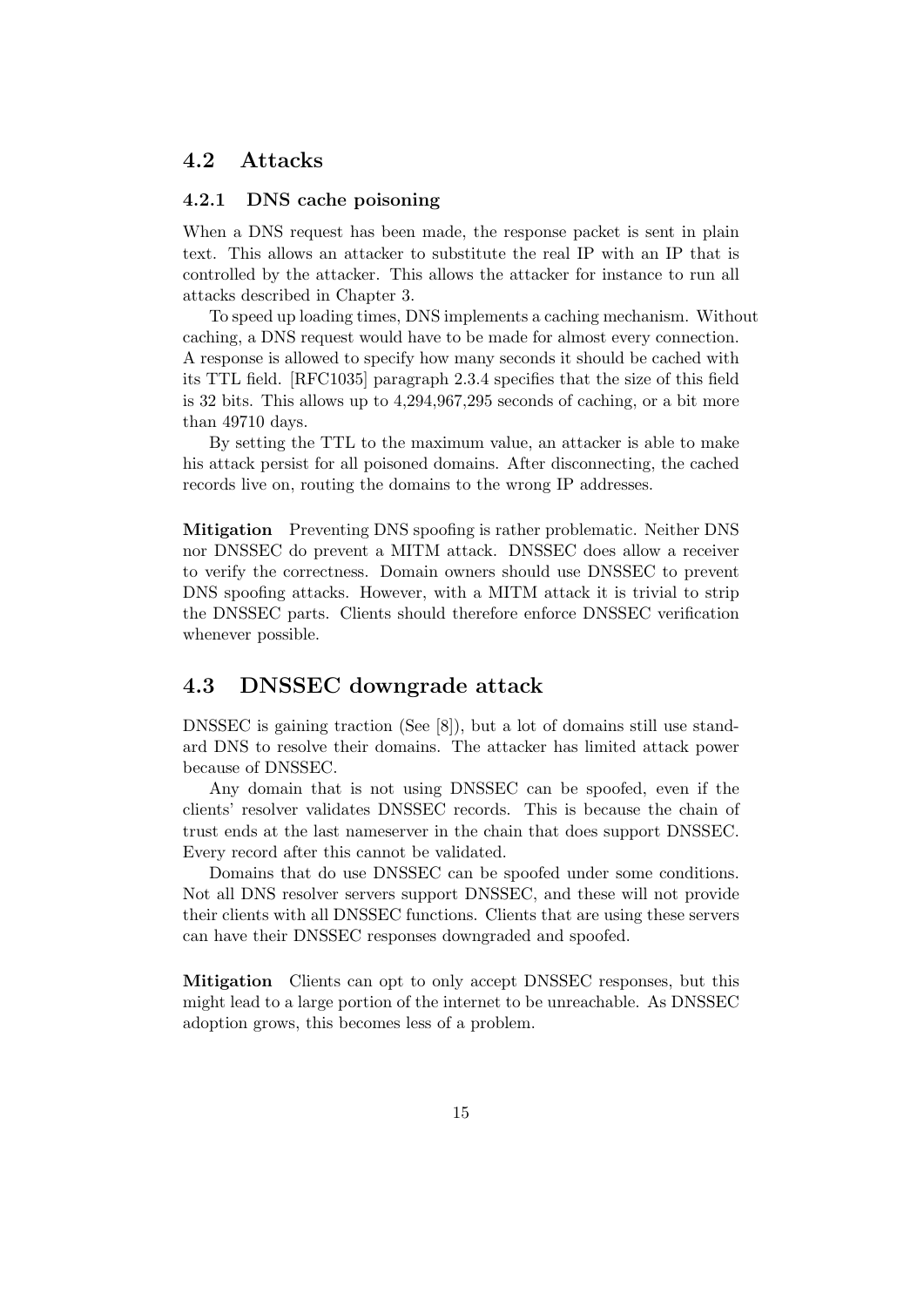# 4.4 Protection

DNS does not provide any MITM protections. A user is able to connect with a VPN server in order to increase the difficulty of spoofing any DNS records. This does not protect the user against attacks aimed at the resolver server, such as the Kaminsky attack (See [32]). These attacks are however not possible if DNSSEC is used.

Enabling DNSSEC provides the verification most of the time. Some resolver servers do not support DNSSEC, leaving their users vulnerable to spoofing attacks. Users behind resolvers that do support DNSSEC are able to verify answers, and are protected against MITM attacks.

If DNSSEC adoption keeps growing, resolvers might consider to only accept DNSSEC signed records. This will however break a part of the internet.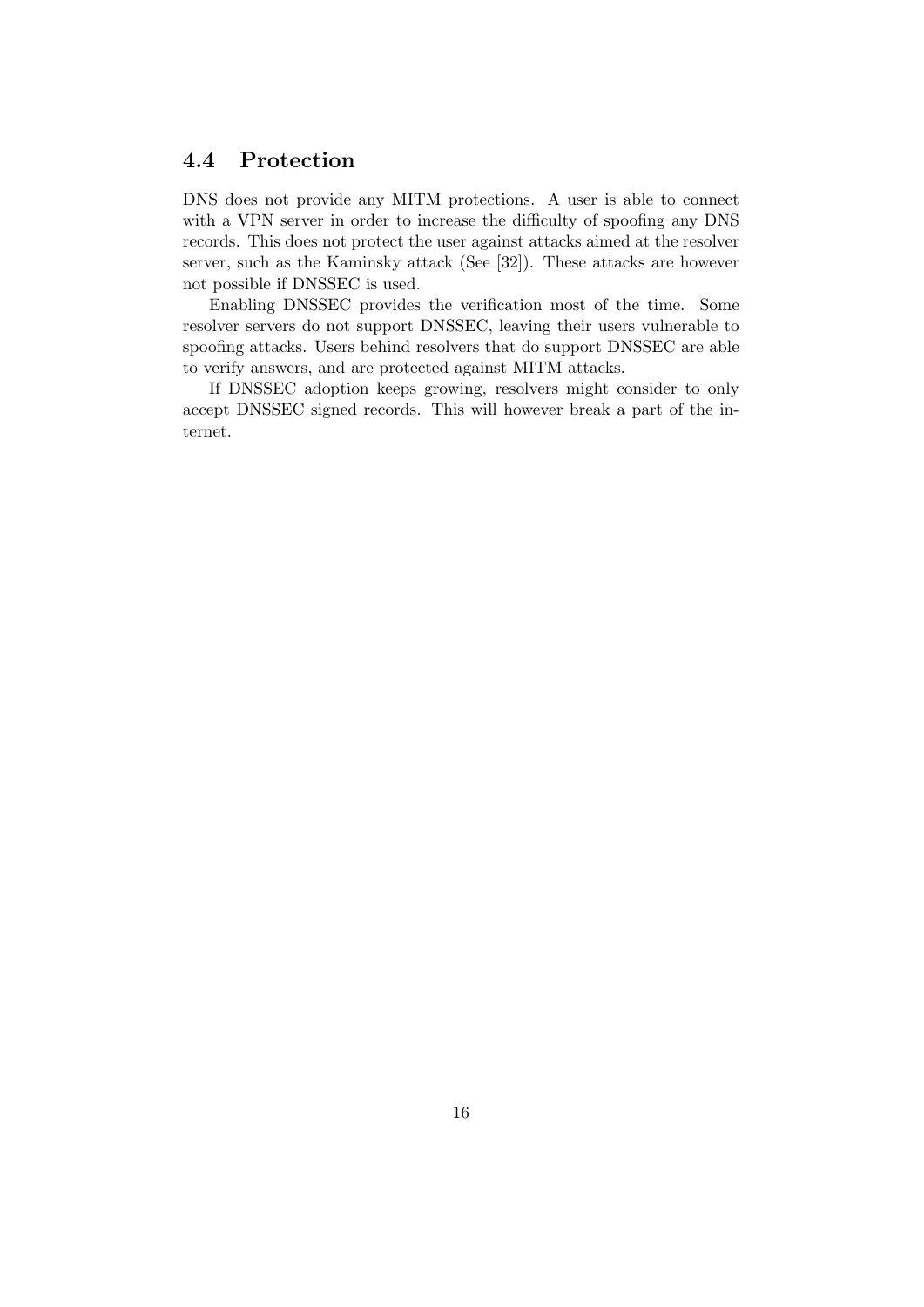# Chapter 5 SMTP, IMAP, POP3

# 5.1 Description

SMTP, IMAP and POP3 are protocols used to send and receive mail. The email infrastructure consists of mailservers and mail readers such as Outlook. Mail is sent using the SMTP protocol. If a server receives a message for one of its users, the message is stored. Reading mail is done by receiving the messages from the server by POP3 and IMAP. POP3 used to be the standard for collecting messages, but it has mostly been replaced with IMAP. Just as HTTP and DNS, these three protocols do not use encryption by default. Instead, TLS/SSL tunnels should provide security.

### 5.2 Attacks

#### 5.2.1 Sniffing

By default, user information is sent in plaintext. Because of this an attacker is able to simply collect credentials by listening on the wire. SMTP and IMAP implement different kinds of authentication which do not leak the password to the attacker.

The authentication mechanisms of these protocols do however support ways of authentication without revealing the credentials. The default authentication method is PLAIN. There are some other methods, for example CRAM-MD5, that use hashing in order to keep the credentials a secret.

To sniff on SMTP, IMAP and POP3 sessions, generic packet sniffing tools can be used. The penetration testing framework metasploit ([37]) does include tools to capture email credentials.

Mitigation The server should be configured to accept TLS/SSL connections. The user should upgrade his connection to use SSL/TLS. As a server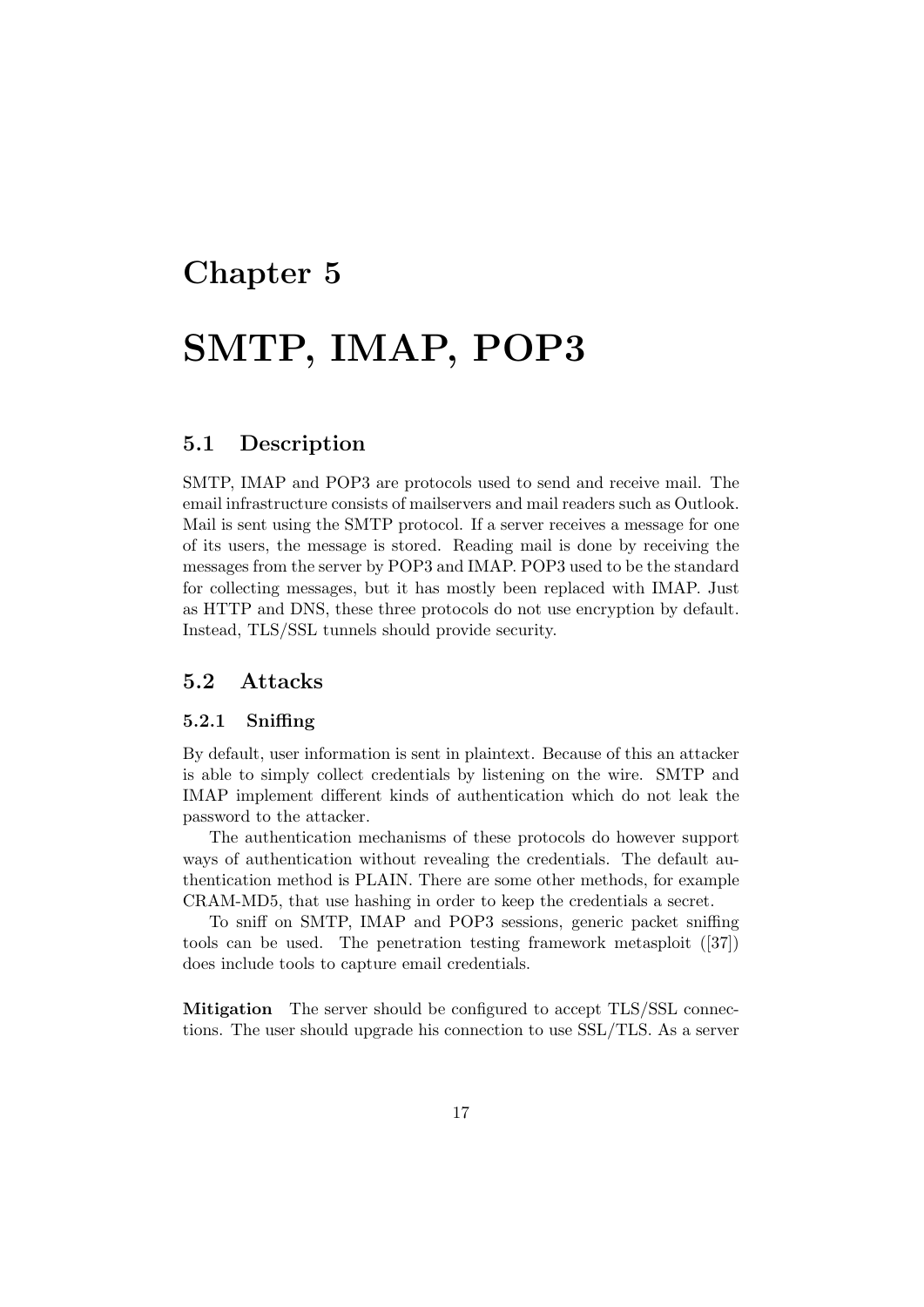administrator, leaking passwords can be prevented by allowing more secure authentication methods.

#### 5.2.2 Method downgrading

Setting up a secure tunnel is possible in two different ways in case of the mail protocols. Servers can provide connections that enable TLS/SSL from the start, but there is a second option allowing a client to choose to use TLS/SSL if so desired. In the second case, the client connects to the server, and is (in plaintext) presented with a list of possible actions, including STARTTLS. An attacker is able to strip this line, and force the user to continue on in plaintext. This attack is not only used for malicious reasons. Some corporate routers disable encryption inside corporate networks in order to be able to scan email messages for viruses. Some discussion about STARTTLS can be found at [9]. Besides the downgrade attack, there are more arguments against using STARTTLS. For instance, STARTTLS breaks TLS termination proxies.

Another way for an attacker to downgrade a connection is by removing login mechanics from the server EHLO. When a connection is set up between a server and the client, the client should authenticate himself. The most simple way is for the client to send his username and password directly to the server, but this might leak the credentials to a listening attacker. To prevent this, more authetication mechanisms were introduced, and server administrators are allowed to choose which ones they want to support on their servers. The server will then tell any connecting client which mechanisms are supported. An attacker is able to remove methods from this list, and might for instance leave the client to believe the only way to authenticate is PLAIN.

Mitigation Most of the email clients configured to use STARTTLS will refuse to connect when the STARTTLS flag is missing. A bigger problem arises when the user is setting up his email client. In this case, the user should be informed that his provider does allow STARTTLS. If the option is provided, users should connect to the mail server with TLS/SSL enabled from the start.

Server administrators should disable the PLAIN login method, as this way of authenticating is extremely vulnerable to sniffing. Users connecting to email servers should exclude the PLAIN mechanism from being used.

#### 5.2.3 Email sniffing

Even if an email sent from a client to his/her mail server was transmitted securely, there is a potential vulnerability in the communication between SMTP servers. Not all SMTP servers support the transmission of email via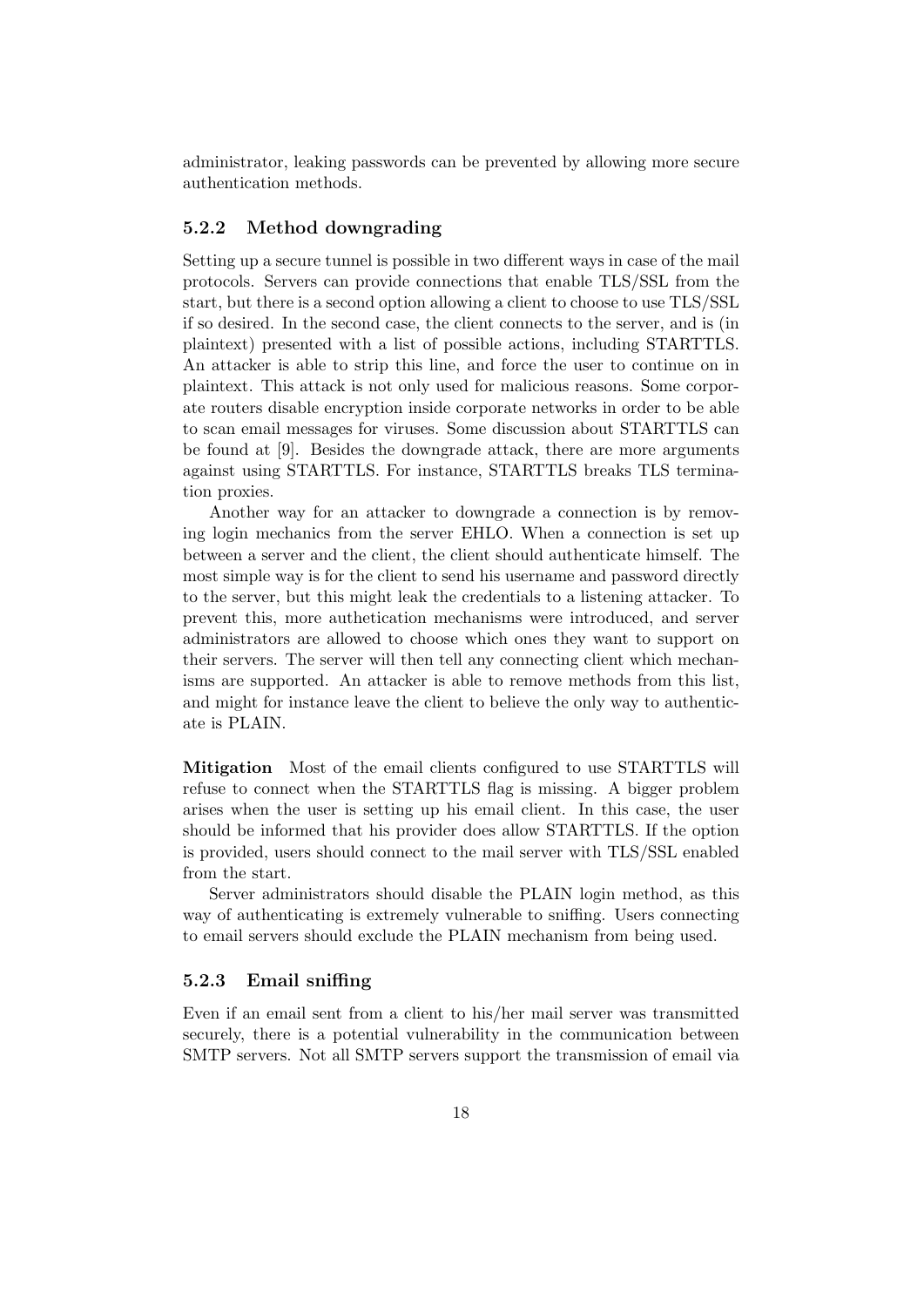a secure connection, forcing the transmission of email messages to plaintext. If an attacker is able to find a way of placing himself between these two servers, he is able to read all mail sent between these servers and potentially modify them.

Mitigation As a mail server administrator, mail servers should be configured to at least try using an encrypted channel. By forcing encryption, some mail might be silently discarded as the other party does not allow encryption. As a user, it is best to stay away from mail servers not using encryption. Larger providers such as Gmail do employ secure connections most of the time. The end user is also able to use some kind of signing/encryption tools such as PGP to protect his messages.

A different method to add confidentiality to email is S/MIME, defined in [RFC2045]. S/MIME has comparable functionality to PGP. The content of the message is encrypted, and the headers are left untouched to aid in routing. S/MIME is not well known, and like PGP suffers from the problem that it is not simple to set up (See [31]).

#### 5.2.4 Malware insertion

Email messages are made up of some headers with text data. Because of this the attacker is able to inject attachments or text into messages with relative ease. Healthy attachments can also be infected. Email servers tend to run virus scans on incoming messages, but injecting malware when a message is retreived bypasses that. Some email clients sort mail based on antivirus headers added by the scan done on the mail server, so this can be abused to gain the users' trust.

Mitigation Upgrading to SSL/TLS stops the attacker from tampering with the connection. Running a local antivirus scanner should prevent the user from opening appended malware. Antivirus scanners at server level can detect any sent or injected malware.

#### 5.2.5 Fake certificates

Email clients seem to be notorious for having bad SSL/TLS implementations and/or bad certificate checking when reading about this on the internet. If this is actually true is hard to tell, as there does not seem to be an actual statistic about this. The goal of using fake certificates is to generate an invalid certificate, and trick a client into connecting with a proxy server. This proxy server relays the email traffic to the real server, decoding and encoding traffic on the fly.

In [46], problems regaring domain validation are shown. When email servers connect with each other, the presented certificates have to be checked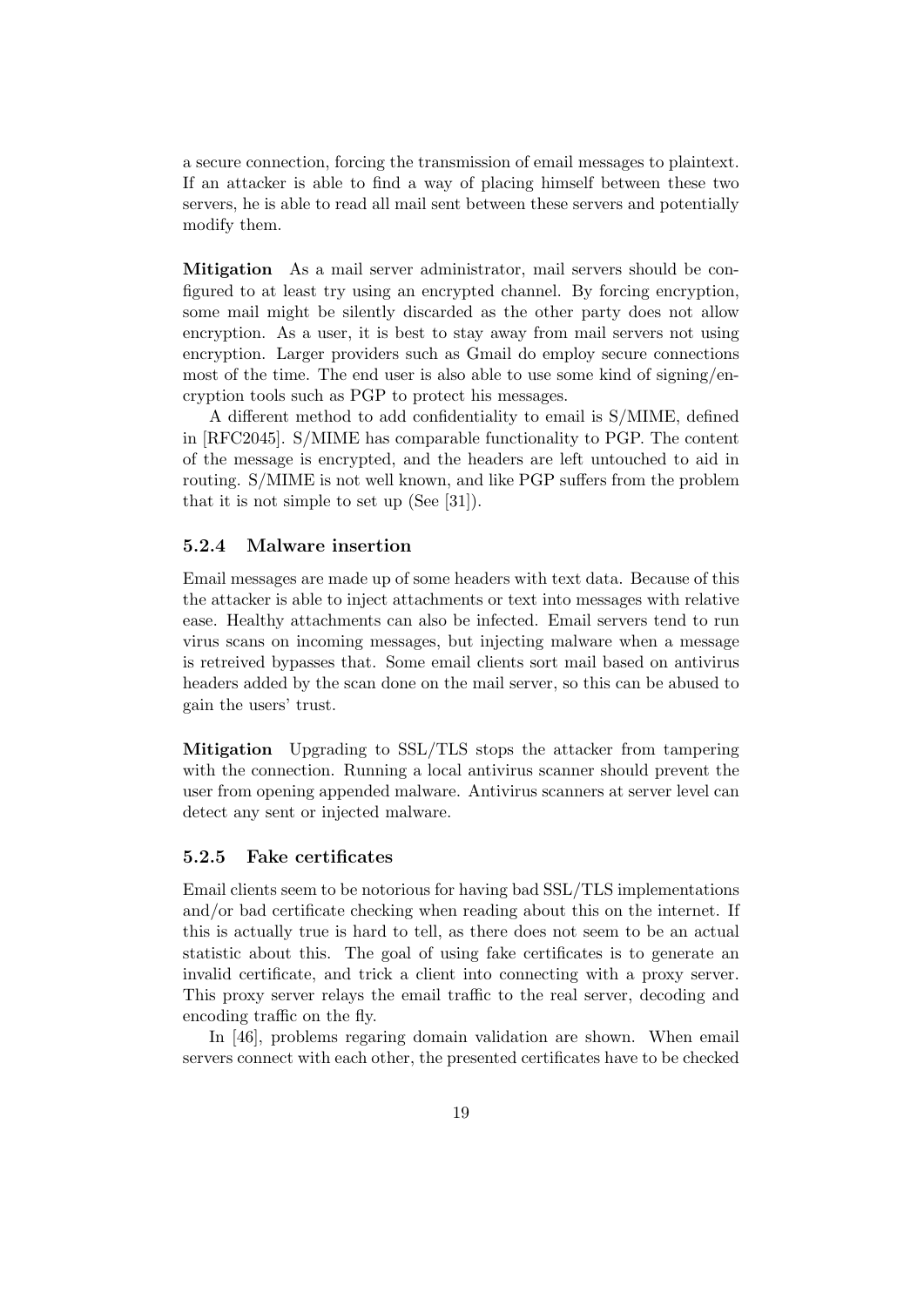against a domain name. This domain name will be the MX record associated with the destination email address. With standard DNS, this domain can be spoofed. This article might also explain why people think email encryption is broken. It is not caused by the TLS implementation itself, but the way the client has to determine what certificate to use.

Mitigation See Chapter 8 for Mitigations. In order to prevent an attacker from spoofing MX records, server administrators should implement DNSSEC or DANE in order to secure their certificates.

## 5.3 Protection

Mail server administrators should configure their mailservers to at least support encryption. Wether the administrator should avoid using STARTTLS is arguable, because this might leave the client vulnerable to the method downgrading attack in Section 5.2.2. This does however break some legitimate uses of stripping STARTTLS capabilities. Enforcing encryption secures email transfer between servers, but this causes messages destined to servers without encryption support to be dropped. A pleasant side effect of enforcing encryption is that a lot of spam is dropped as well, as spambots usually do not support encryption.

Server administrators should disable the PLAIN mechanism for authentication. Email users should disable PLAIN authentication as well.

Domain holders should register their domains with DNSSEC. By using DNSSEC, an attacker is unable to spoof MX records to another server, preventing MITM attacks against the TLS/SSL connection. DANE is a system to allow administators to attach their certificate to the DNS records of a domain. This solves the current certificate validation problems.

To improve awareness about security, email providers should be transparent about their security. At the time of writing, it is difficult to find out wether a email provider uses encryption. Google did announce their support, but this was meant as a incentive to encrypt email globally. If a provider does not support encryption when sending email, the user might consider using PGP or S/MIME. These tools are not easy to set up, so this option will probably not work for ordinary internet users.

Email users should run an antivirus scanner, but antivirus is also possible on the server level. Mail servers are able to detect and remove malware before it reaches the user.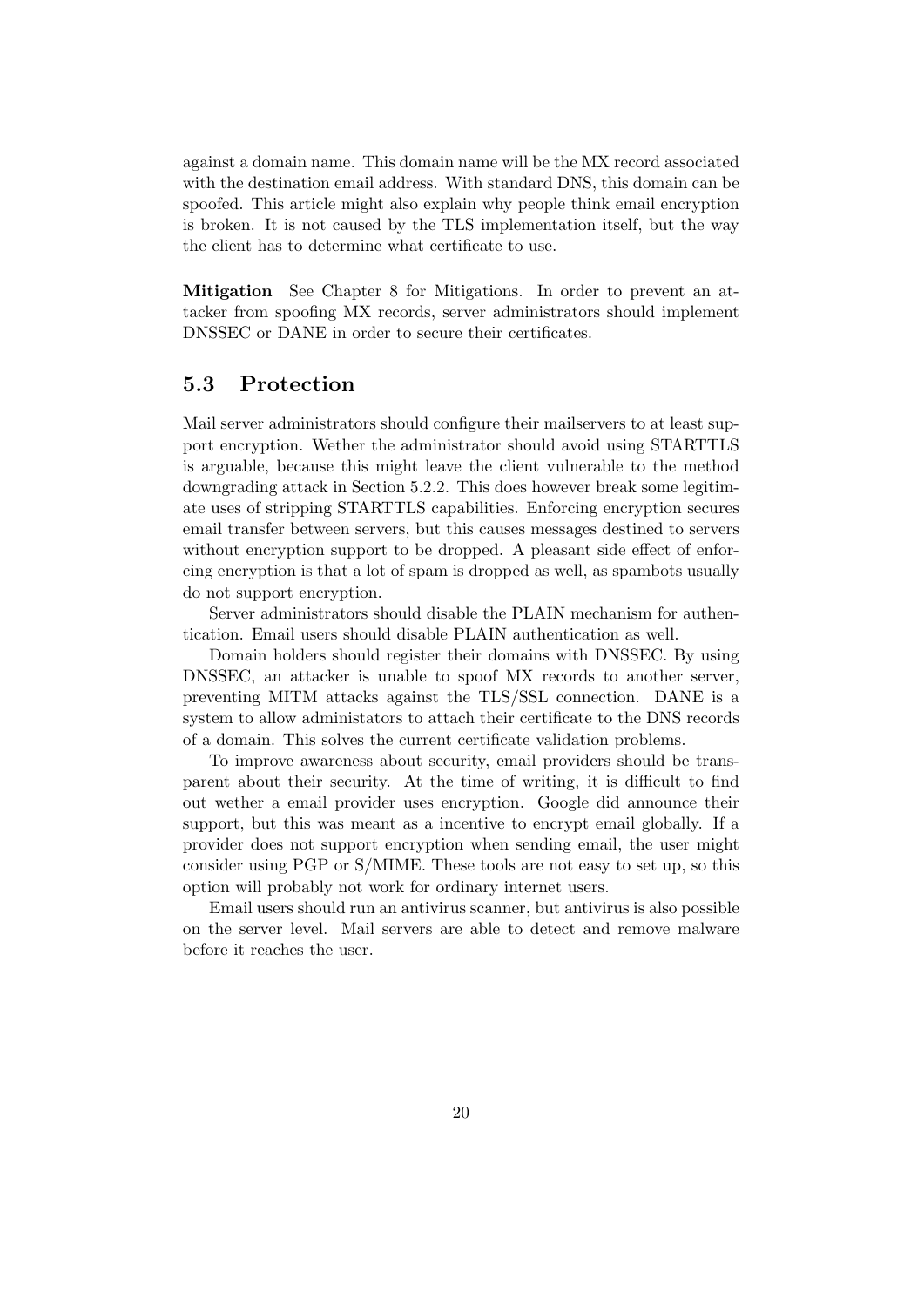# Chapter 6

# **FTP**

FTP, or File Transfer Protocol, is a protocol used to tranfer files over the internet. Currently, FTP is mostly used to upload files to websites and to provide public downloads. FTP is defined in [RFC959]. There are multiple ways to connect to FTP servers:

- The first and obvious way is to directly connect to the ftp server.
- To provide integrity and confidentiality, FTPS (FTP over SSL) can be used.
- Another way to connect to FTP is by tunneling all FTP traffic through SSH. This is called SFTP. By using SFTP, the actual FTP server doesn't need to be directly connected to the internet.

FTP on its own does not use any encryption or verification, which allows for a man-in-the-middle attack. FTPS and SFTP were introduced to provide the neccesary security.

At the time of writing, a lot of public facing FTP servers do still use FTP instead of a secure variant such as SFTP or FTPS (See [3]). When downloads are offered via an insecure connection, some sites publish hashes to verify if the download was not tampered with.

# 6.1 Attacks

#### 6.1.1 Sniffing

As with any protocol that does not utilize encryption, FTP is vulnerable to sniffing attacks. Passwords can be captured using standard packet sniffing tools or with tools such as the sniffers offered by the Metasploit framework (See [37]).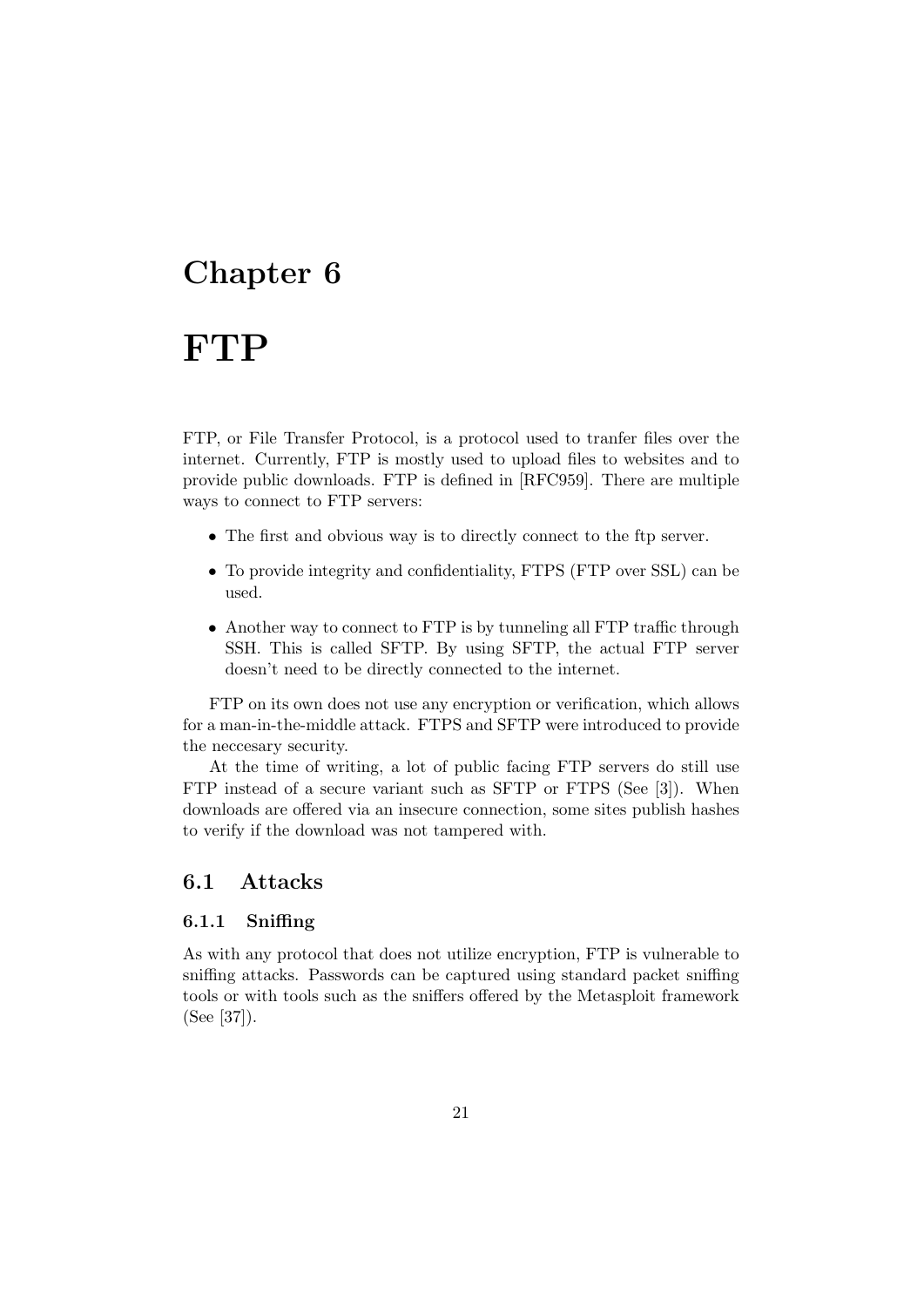Mitigation Sniffing can be prevented by upgrading the connection to FTPS, or by using SFTP. Both of these protocols might however be vulnerable to splitting attacks. See Section 6.1.5 for more information on splitting attacks.

#### 6.1.2 Binary patching

Because FTP does not utilize encryption, an attacker is able to modify files sent from server to client and vice-versa. The client can be attacked by infecting downloaded executables with malware. The server can be attacked by adding malicious code to php scripts, or by infecting uploaded executables.

Mitigation Again, upgrading the connection defeats simple MITM attacks. If a server is solely used for providing people with files, publishing the hash codes of these files allows people to detect if their files have been modified. Be sure that these hash codes are sent securely, as the attacker might try to alter these as well.

#### 6.1.3 Injections in NAT-FTPS servers

This attack does only apply to FTPS servers positioned behind an active NAT. As described in [45], it is possible for an attacker to inject data into a secure FTPS session. Because of NAT, the server needs to downgrade the FTPS connection to plaintext in order to allow the NAT to rewrite the PASV and PORT commands. When this happens, the attacker can intervene and inject data into an upload.

Mitigation By statically assigning ports to the server the NAT doesn't have to modify any packets. This allows the connection to be secure all the time. Using an FTPS terminating proxy on the NAT device might also solve this problem.

#### 6.1.4 Injections with TCP termination

As described in [45], by injecting a TCP termination (RST/FIN) it is possible to inject data into a FTPS session. By terminating the connection, the attacker forces the victim to try and restart the connection. This causes the connection to be downgraded to plaintext for a moment. The attacker is now able to inject some prepared data into the upload.

This attack is possible due to the handling of TCP terminations. A client should send a TLSShutdown message before terminating the connection, but most do not. FTP servers implement this as a corner case and allow this behaviour.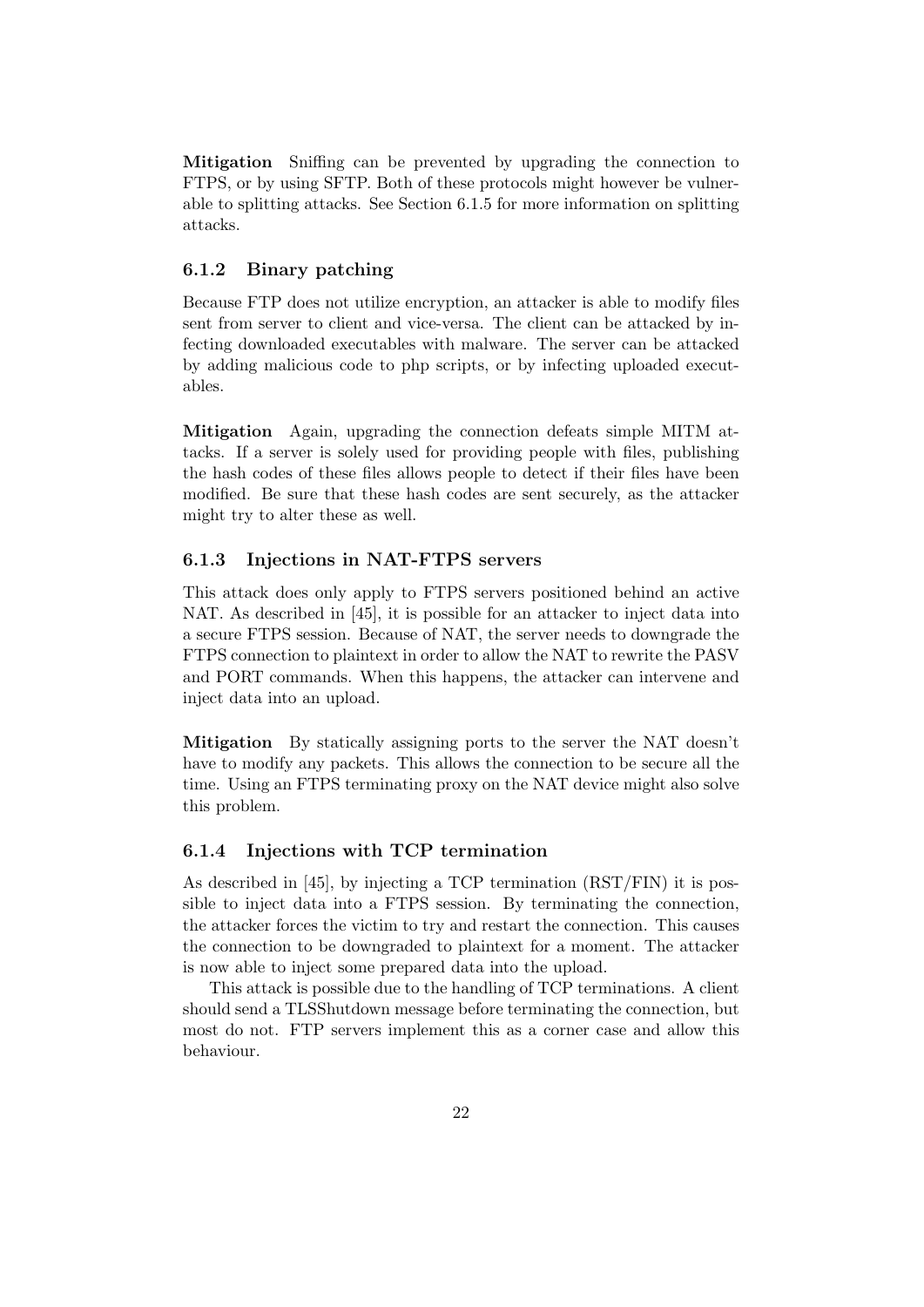Mitigation FTP servers should not allow resuming after a non-graceful termination of the connection. This might break compatibility with some clients, but these clients do not follow the standards.

#### 6.1.5 Splitting attacks against SFTP and FTPS

In the case of FTPS, attacks against SSL/TLS (See Chapter 8 have an impact on transport security. Attacks against SSH (See Chapter 7) have an impact on the transport security of SFTP.

### 6.2 Protection

As FTP does not provide any MITM protection, connections should be made securely. A FTP connection can be secured by using FTPS or SFTP. A lot of FTP usage originates from webhosting, but these providers do not always advertise alternative/secure ways to connect.

In general, downloads should be published together with hashes. This does not prevent MITM attacks, but this allows users to verify if a file was transferred without any interference.

Uploads should also be done via a secure channel, such as SFTP or FTPS. This is in the best interest of any hosting provider, as this prevents malicious code from being injected into an upload. This does not protect the hosting provider against malicious users. Server administrators should therefore use an antivirus utility.

FTP uses a second connection for actual file transfers. When a FTP server uses TLS/SSL and is positioned behind a NAT, encryption needs to be dropped in order to correctly forward connection ports. Ports can be statically assigned by a network administrator to allow the connection to stay encrypted all the time. Another way to prevent connection downgrades is to use SFTP. Because SSH supports multiple channels, it is possible to dynamically create extra connections without having to downgrade the connection.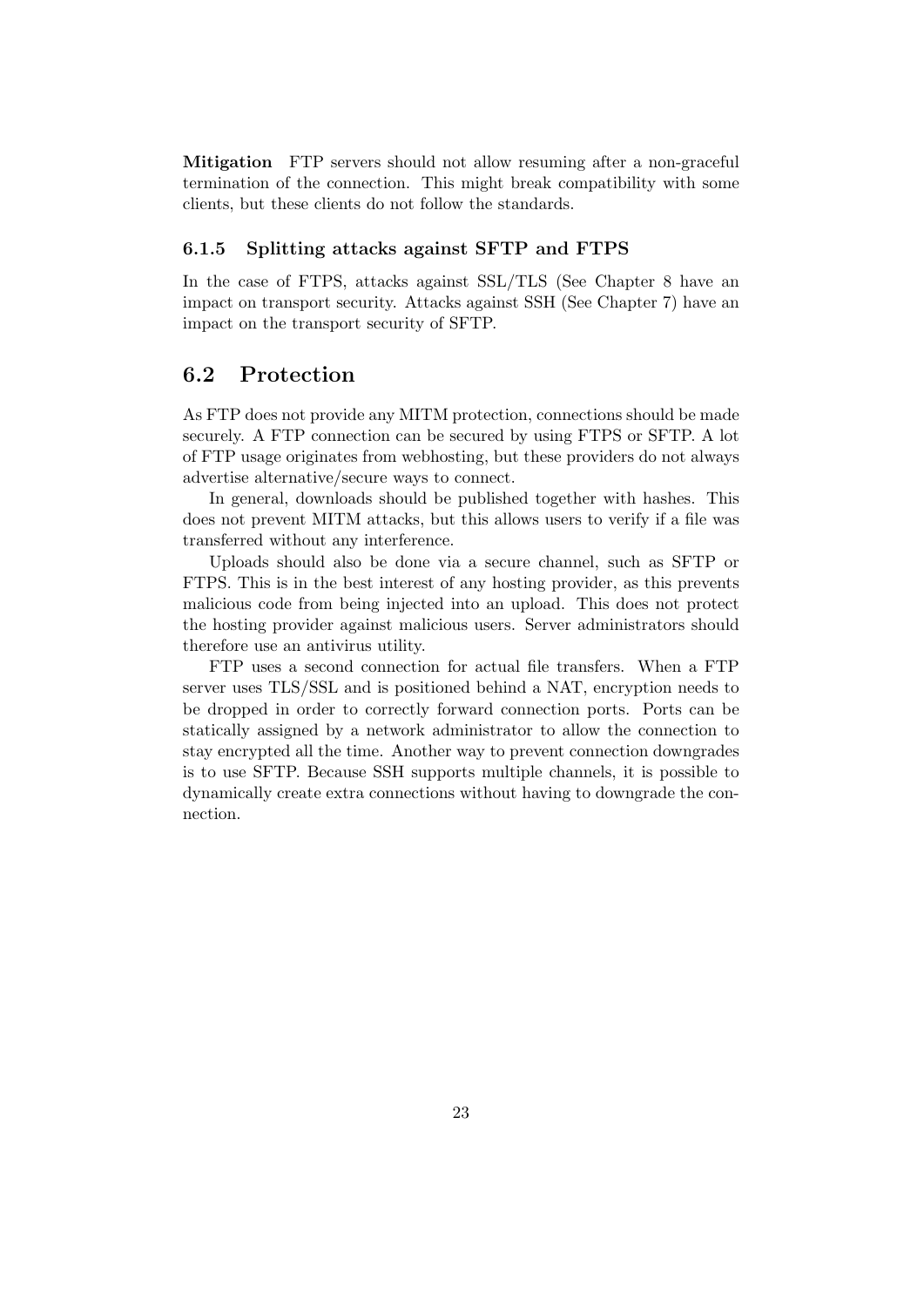# Chapter 7

# **SSH**

SSH is a relatively new protocol. The first formal specification is done in [49]. SSH was created in order to prevent password sniffing attacks on a university network. The goal was to replace plaintext protocols such as telnet and rlogin. SSH has become more than just a login protocol. Besides the standard remote shell, SSH can be used for file transers and even VPN connections.

SSH consists of a few layers:

- The first layer is the transport layer. This transport layer provides SSH with connection security and compression, this layer provides a secure tunnel.
- A user authentication layer is responsible for client authentication. Authentication can be done in multiple ways, including the well-known password method and authentication by public key.
- The last layer is the connection layer. This layer is responsible for channels and SSH services. A single SSH connection is able to run multiple channels at once. Channels can be of different types, and can be used for traffic forwarding.

SSH is divided into two different specifications, named SSH1 and SSH2. SSH1 is known to be riddled with vulnerabilities, and was replaced with SSH2 in 2006. Support for SSH1 is dropping, but servers supporting this protocol still exist at the time of writing (See [4]).

The attacks discussed here are mostly mitigated in the same way. Because of this we discuss the general mitigations in Section 7.2.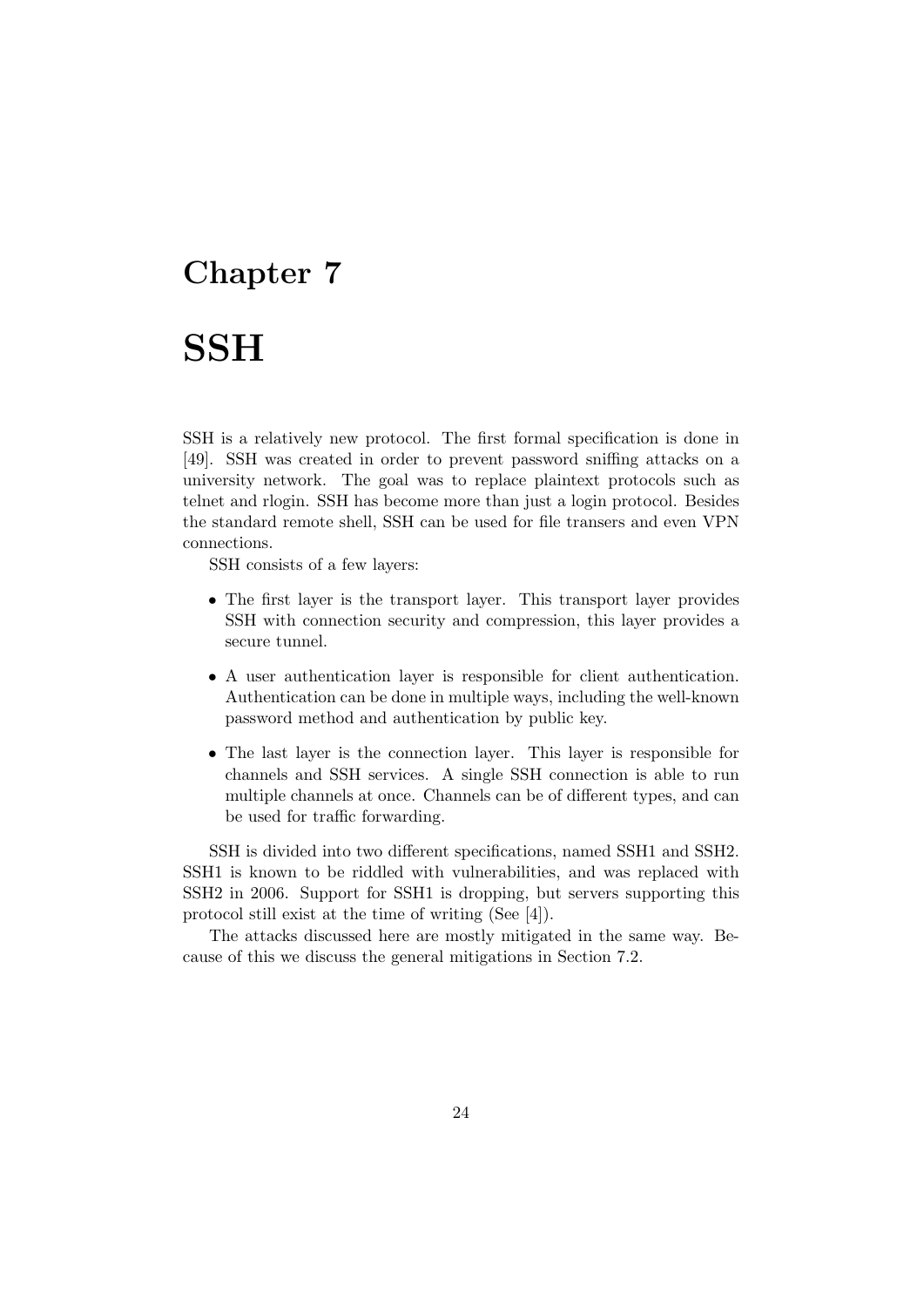## 7.1 Attacks

#### 7.1.1 Sniffing

Sniffing passwords is possible on SSH. As described in [44], by simply rewriting the version string a connection can be downgraded to the SSH1 protocol. The SSH1 protocol allows the attacker to easily sniff the credentials. There are a lot of tools available to sniff SSH1 passwords, for instance: ettercap and dsniff.

However, downgrading the connection requires the SSH server to still support the SSH1 protocol version. Support for this insecure version is dropping, but some hosts are still vulnerable.

In the case of SSH2 the attacker has fewer possibilities. The only publicly available tool to perform MITM attacks on SSH2 is jmitm2 as decribed in [18]. This tool is able to sniff SSH2 passwords, but this does alert the victim of a change in server fingerprint. If public key authentication is used on the SSH2 connection, it is not possible to sniff passwords.

A problem with SSH server impersonation is that the host signature will differ from the original server. This causes SSH clients to display a warning, or refuse connecting altogether.

#### 7.1.2 Session hijacking

If an attacker manages to obtain MITM capabilities, he is able to alter the commands sent from client to server. The attacker might for example hijack the session by disconnecting the client after authentication was successful. The attacker is also able to inject a channel for himself, allowing the client to continue without notice.

A demonstration for this attack against SSH1 is described in [10]. At the time of writing, there are no publicly available tools to hijack SSH2 sessions.

#### 7.1.3 Attacks on VPN and other tunneled connections

SSH is capable to tunnel traffic between two endpoints. A tool called sshuttle (See [33]) is capable of using SSH as a 'poor man's VPN'. SFTP is a FTP connection in which the FTP traffic is first tunneled through SSH to the server. If an attacker is able to obtain MITM capabilities on the main SSH connection, he is able to see and attack every channel of the SSH session as well.

Mitigation Traffic that is tunneled through SSH is visible to the SSH server, and any attacker that manages to get access to the connection. It is possible to apply encryption to any traffic tunneled through SSH, for instance by using HTTPS, to prevent an attacker from undoing the protection offered by SSH.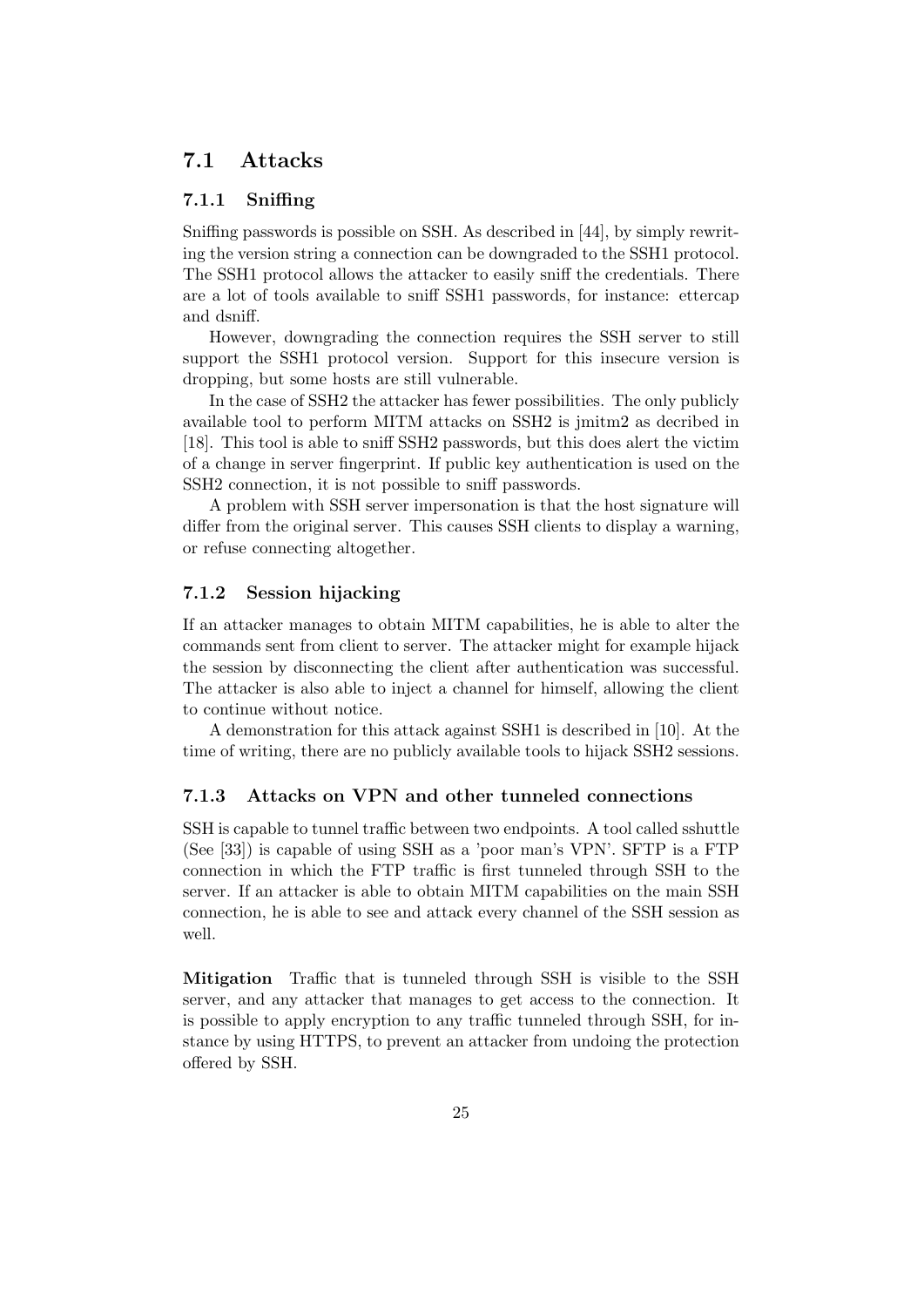# 7.2 Protection

Server administrators and users should disable SSH1 support as the newer SSH2 is more secure. Users should not simply accept a new host signature if they connect to their SSH server.

To fully prevent MITM attacks against SSH2, users and server administrators should work together to set up public key authentication. As described in [5], using public keys prevents MITM attacks because of a change in how keys are negotiated.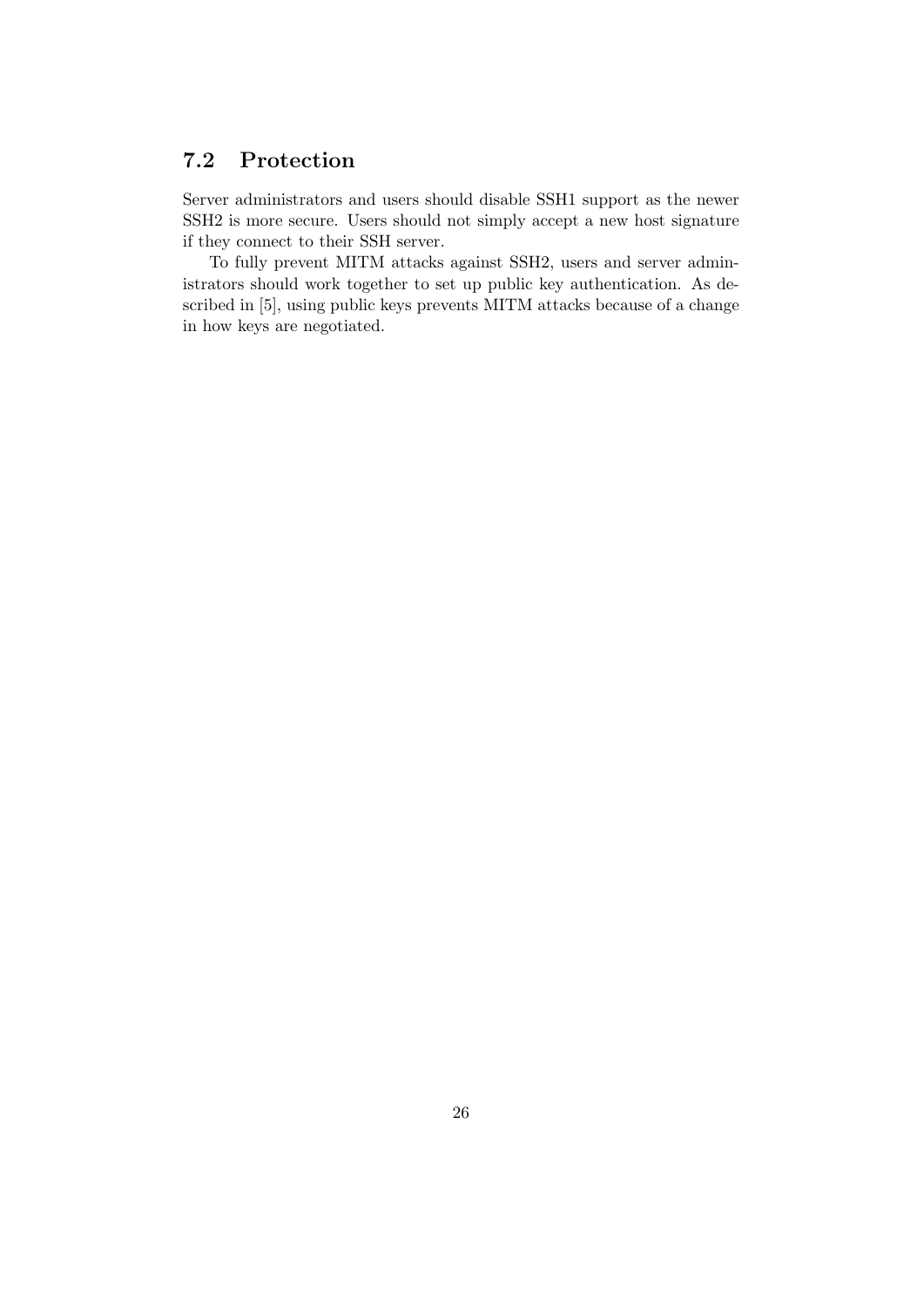# Chapter 8 TLS/SSL

As seen in the previous chapters, a lot of protocols have not been designed to be secure when used on the open internet. In 1993, Secure Network Programming was introduced to add transport security to otherwise unsecured protocols. This was followed by SSL 1.0, 2.0 and 3.0, all developed by Netscape. TLS was introduced in 1999 as the successor of SSL 3.0. SSL 3.0 was deprecated in June 2015. TLS 1.2, as defined in [RFC5246], is the current version of TLS. The naming of these protocols is somewhat confusing, as a lot of references to SSL actually refer to TLS.

The TLS/SSL suite of protocols provide a secure tunnel. These tunnels provide a point-to-point connection that provides confidentiality as well as integrity by using encryption and certificates. The goal of TLS and SSL is to secure otherwise insecure protocols. A plain HTTP connection can be for instance tunneled through TLS, preventing MITM attacks.

However, TLS and SSL do have their flaws. Attacks against these protocols have been published, the POODLE attack for instance driving the final nail in SSL 3.0s' coffin (See [RFC7568] section 4.1). A lot of attacks are targeting the cryptographic aspect of these protocols, and are mostly of academic interest.

TLS and SSL rely on certificates to exchange key information when connections are made. These certificates contain information about the public key used, and what domain it can be used for. Some certificates called root certificates are pre-installed in a system, and are trusted by default. These root certificates can be used to sign intermediary certificates. Intermediary certificates are not trusted on their own. If the intermediary certificate is signed by a trusted higher level certificate, such as a root or another intermediary certificate, the intermediate certificate is trusted as well. Leaf certificates are the certificates on the end of the tree, and do actually provide key material to secure a connection. Typically, a certificate used to secure the connection to a website is signed by an intermediary certificate. These trees of certificates are also called certificate chains.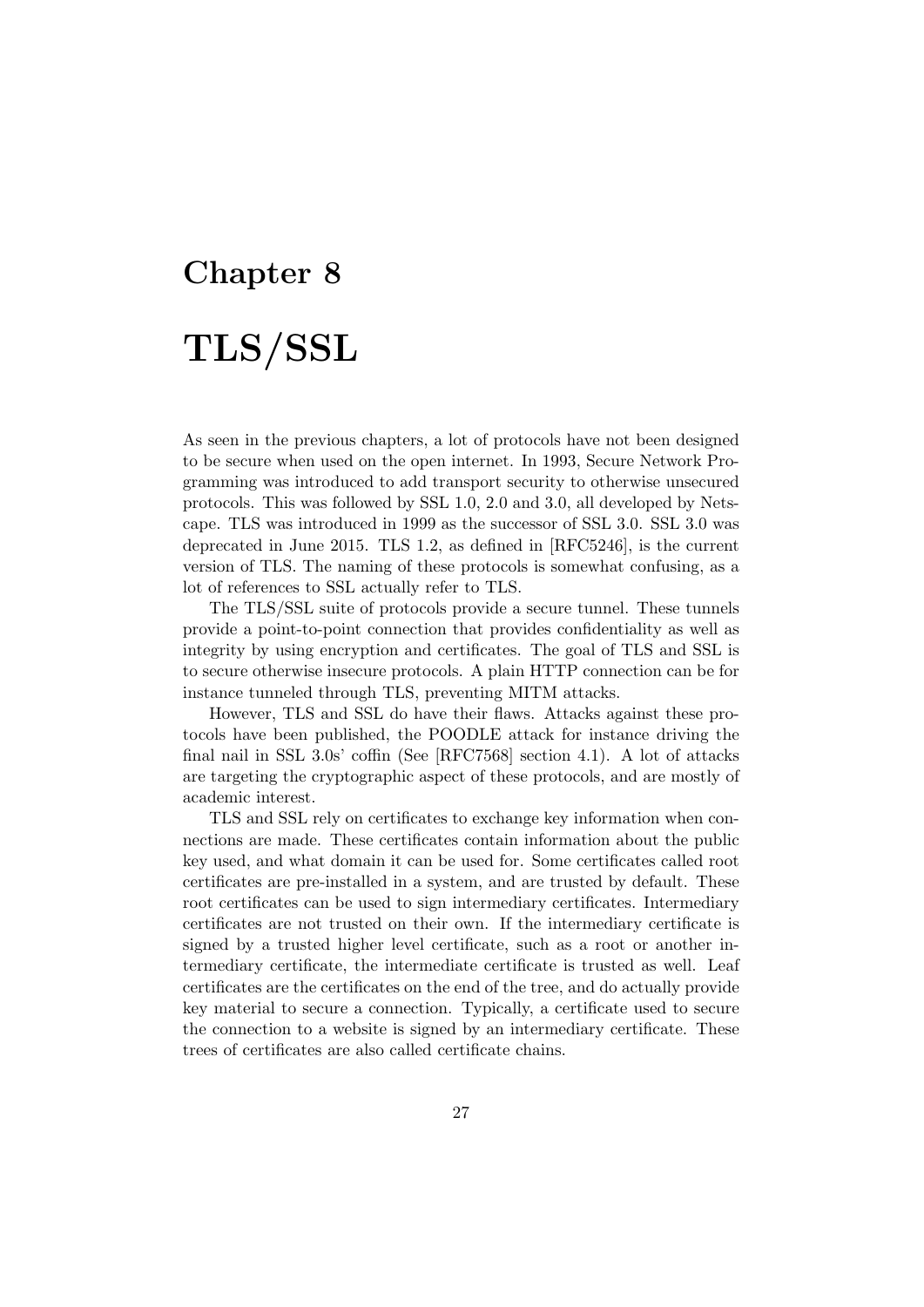Root certificates are owned by certificate authorities, or CAs. Wellknown CAs include VeriSign, or the hacked DigiNotar. The hack at DigiNotar shows the amount of trust that is put into these authorities, as any certificate that is signed by a trusted CA is trusted as well.

Thorough checking of these certificates is critical, because otherwise an attacker would be able to create false certificates. A problem with certificate checking was demonstrated by Moxie Marlinspike in [25], where anyone with a valid certificate could sign new certificates. In 2009, Marlinspike demonstrated another attack in [26], defeating ownership tests.

The problem with having the ability to obtain valid but false certificates is that they allow an attacker to pretent to be the server. A client connecting to a server receives a valid certificate from the attacker, triggering no alarms. The attacker can simply forward all traffic to the real server with a second TLS/SSL connection.

### 8.1 Attacks

#### 8.1.1 Downgrade attacks

As described in [29], TLS implements some sort of downgrade dance. With every connection attempt that fails, an older version of the protocol is tried instead. An attacker is able to interfere with this downgrade dance, and force both parties to use SSL 3.0.

When the connection is downgraded, the attacker might try to steal information with for instance the POODLE attack. Another option is to save the traffic and try decrypting it later, this strategy is applied by the NSA. If the attacker is able to find the keys, he is able to recreate the server certificate and pose as the server. Cracking keys is still a tough problem however.

Mitigation Downgrading attacks can be mitigated by disabling support for older and broken, in particular SSL 3.0 and RC4, should be disabled. This can be done on the client and server side. Client software might also warn the user if an older cipher suite is used, this is already the case with some internet browsers.

#### 8.1.2 False certificates

If an attacker is able to create valid certificates for any domain, it's trivial to terminate the TLS/SSL connection and perform a MITM attack. There is a tool called sslsplit (See [40]) that is capable of creating forged certificates given an authority. A tool called sslsniff (See [27]) is able to forge certificates and exploit some checking vulnerabilities. Sslsniff is also capable of substituting specific certificates.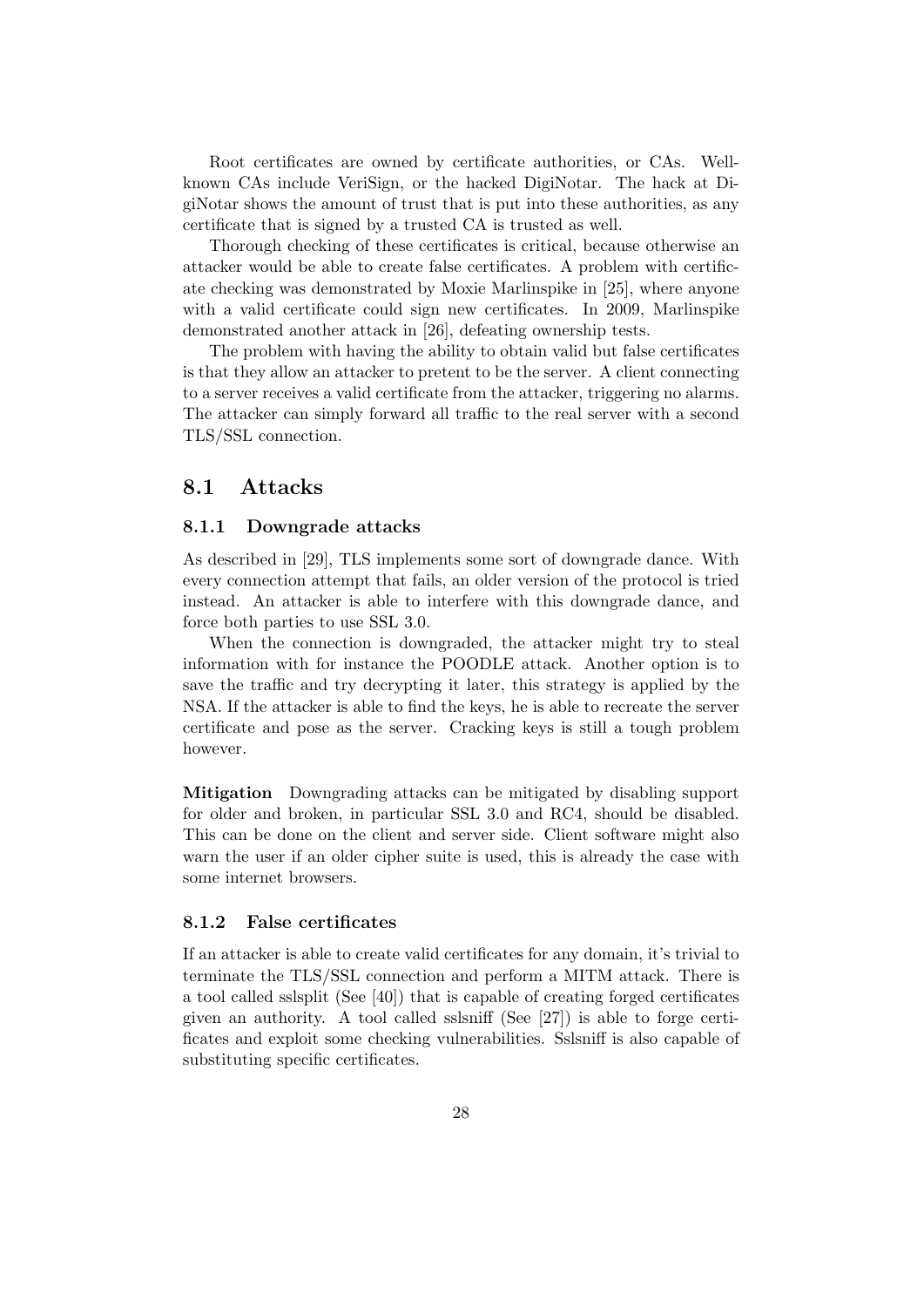But how does the attacker obtain these certificates? The most ideal case for an attacker is having access to a root or intermediary certificate from a CA. In this case, he is able to create certificates for any domain he wants. With this, he is able to break up almost all TLS/SSL connections without alarms ringing at the user. Another way would be to obtain a certificate for a specific domain. Most CAs use automated systems to verify domains, and this can sometimes be easily abused. As described in [17], a researcher was able to obtain a SSL certificate for live.com by registering the address sslcertificates@live.com.

Sometimes, these fake certificates are used for good. Larger companies for example use their own CA to be able to inspect in- and outgoing traffic for viruses. This does raise questions about privacy, but in some cases network security is crucial. An example of how false certificates can be abused is demonstrated by the Kazachstan government. Starting in 2016, all Kazachstan citizens will have to install a CA certificate issued by the government, to allow traffic interception. Some discussion about this can be found at [24].

Mitigation False but valid certificates can be blocked with the use of certificate pinning on the client side. When connecting to a server, the server transfers its' certificate to the client. The client then checks the fingerprint of this certificate, and matches that to the fingerprint the client is told to trust. If the fingerprints do not match, the client abort the connection. Even if an attacker is able to produce valid certificates, he would have to get the fingerprint right in order to fool the client.

OWASP maintains a detailed explaination of the workings of certificate pinning at [47].

### 8.2 Protection

In the general sense, TLS and SSL are the protection. These protocols do have to be used in a correct way to actually offer any protection however.

Clients and servers should disable old and broken protocols and cipher suites. The linux distribution Fedora for instance has implemented this since version 23 (See [38]). App developers are able to pin their certificates, and should use this functionality to prevent their app from getting attacked.

Setting up certificate pinning on HTTPS connections is a more involved process. Some browsers implement pinning for large sites, and allow site operators to add headers to add their own pinning. The problem with these headers is that they only work on a clean load.

Certificate pinning can be setup with SMTP servers, but it is an involved process. Postfix for example requires manual specification of fingerprints and policies regarding each domain.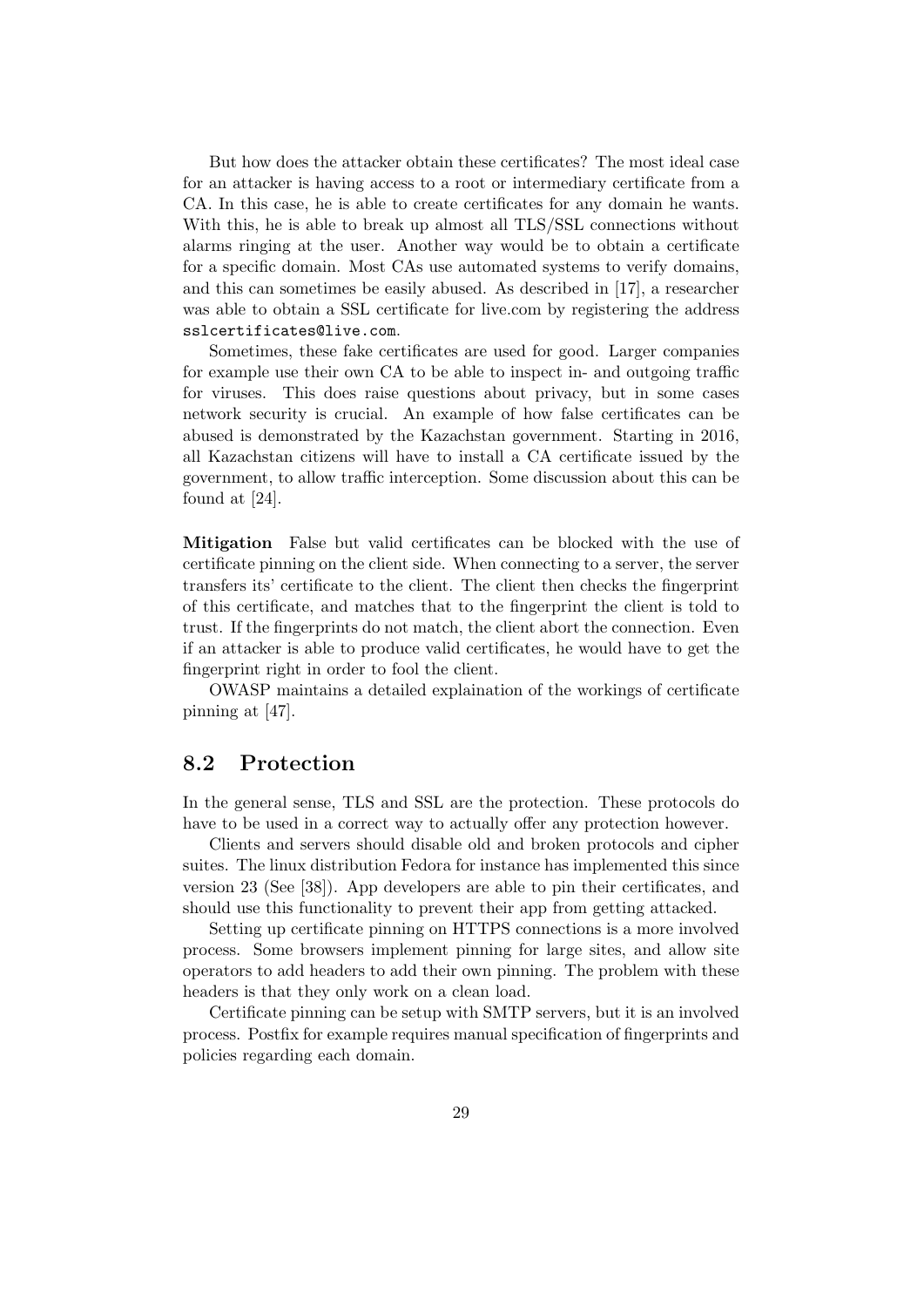A solution to these complicated setups might be to add certificate fingerprints to DNSSEC responses. This way a clean load is not required, and no manual specification is required.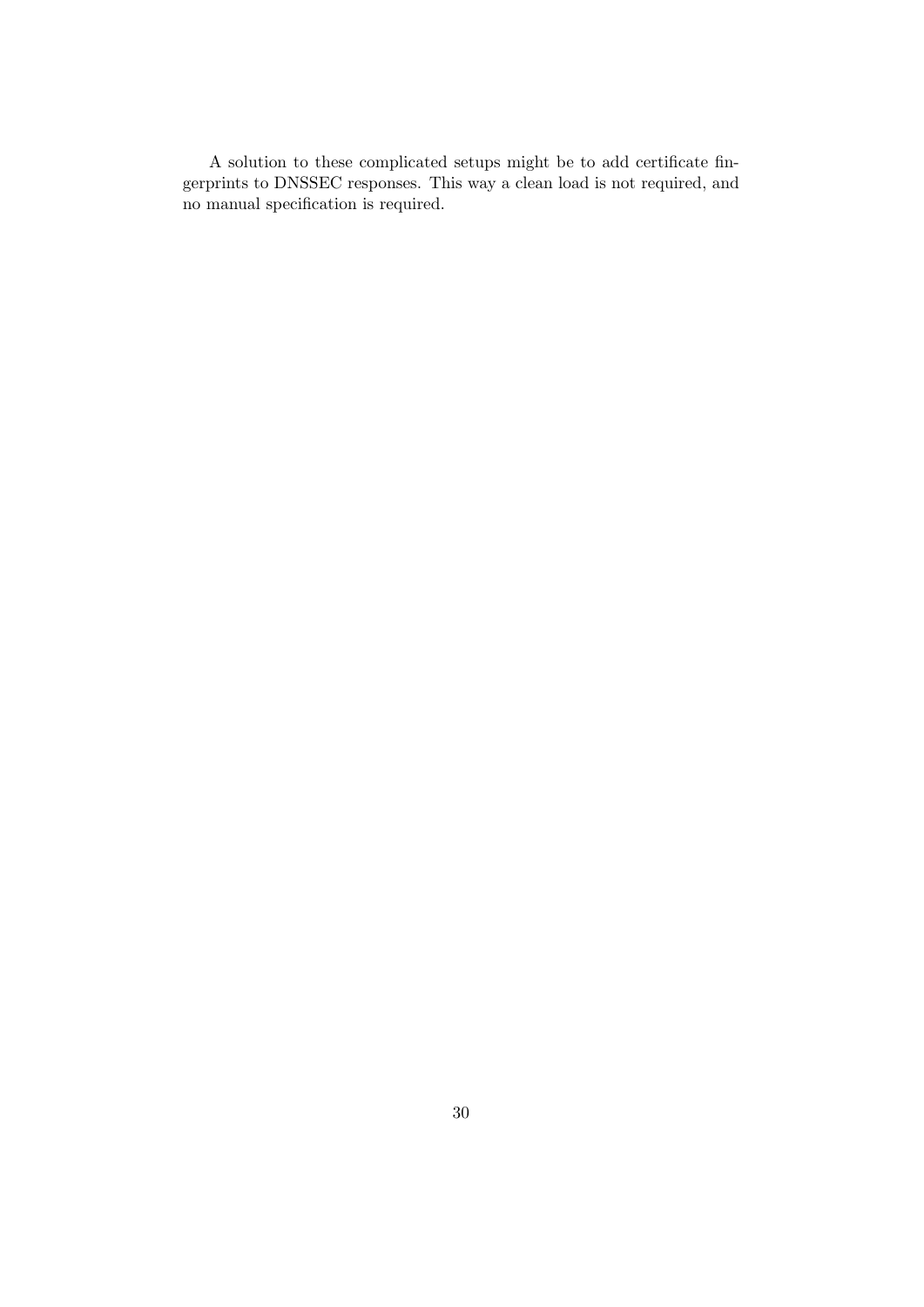# Chapter 9

# Personal protection

In this chapter we discuss tips and guidelines for protection against the attacks described in this paper. This chapter is free of technical jargon and is aimed at internet users without a computer science or security background. All guidelines are grouped based on the type of internet activity.

This chapter covers attacks described in this thesis. For more information on how to safely use the internet, see for instance [14], a website dedicated to educating dutch people about online safety.

Regardless of internet activity, its strongly recommended to keep the operating system and any programs up-to-date. If a system did not receive recent updates, it might be unnecessarily vulnerable. Running antivirus software on the side is also recommended, as this blocks a large portion of malware and hacking attempts.

### 9.1 Web browsing

While browsing the web, some sites are accessed in a secure way, and others are not. To determine wether the connection to a website is secured, check the URL-bar. If the URL of the site starts with http://, the site was loaded insecurely. If the URL starts with https://, the site is using encryption.

Most browsers display a green lock icon left of the website address when the connection is secure. If the lock is missing, or if it is colored yellow<sup>1</sup>, something is not completely right and therefore the connection might not be completely secure. Some browsers display a pop-up message asking the user if the browser should load 'mixed content', Internet Explorer is an example of such a browser. These questions should be answered with no, as mixed content might leave you vulnerable to be attacked.

<sup>&</sup>lt;sup>1</sup>The meaning of a yellow lock depends on the browser, ranging from weak hashes to mixed content. It is best to have people distrust the yellow icon, this way website administrators will try to have their certificates set up correctly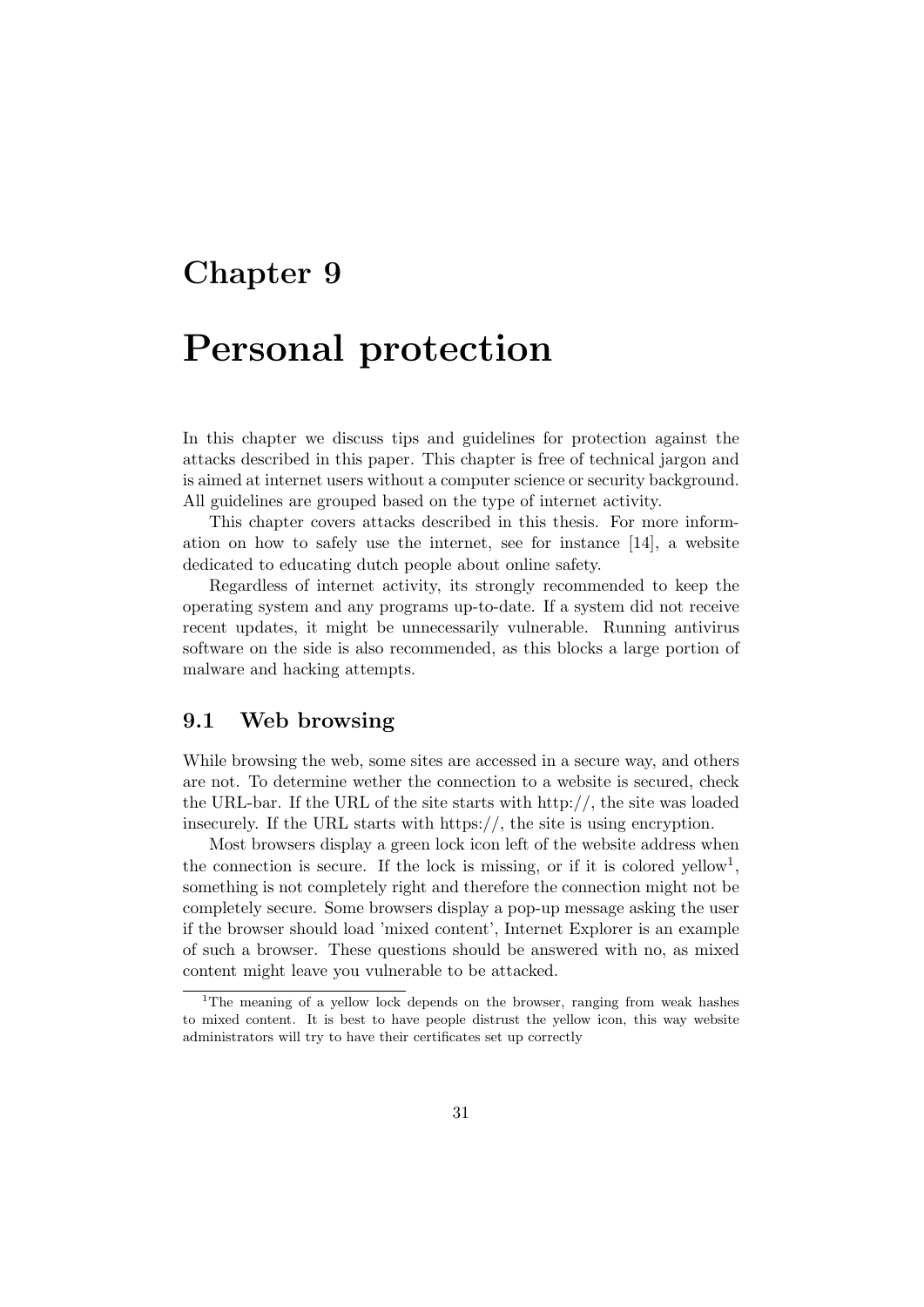Some websites do not just have a green lock, but a complete green bar, including some name. This is called extended validation. If a website has this green bar, it should be considered safe to use as well.

If the connection is not secured, an attacker is capable of eavesdropping the connection and/or modifying it. In this case, it is not recommended to:

- Log into important services such as bank accounts.
- Log in with usernames and passwords that you also use with important services.
- Download executable files.

Browser plugins exist to help users regain their privacy and also secure their connections:

- HTTPS Everywhere (See [15]) is a plugin that forces the browser to use secure connections whenever possible.
- NoScript (See [21]) is a plugin to disable scripts on all webpages. If an attacker manages to add malicious code into a website, the browser will ignore it when this plugin is installed.

# 9.2 Email

The security of email starts at configuring the email reader. Most internet service providers publish simple step-by-step instructions for setting up your email reader, but these settings might not be the most secure. To check wether the offered settings are secure, look at the connection settings of the email reader. Look for the following:

- Receiving email:
	- If using POP3, port 995 should be used. TLS/SSL should be enabled.
	- If using IMAP, port 993 should be used. TLS/SSL should also be enabled.
- Sending:
	- The best protection is offered when using port 465, and have TLS/SSL enabled.
	- A second option is to use port 587, and require the use of TLS/SSL.

If this is too complicated, a local computer store is most likely able to help.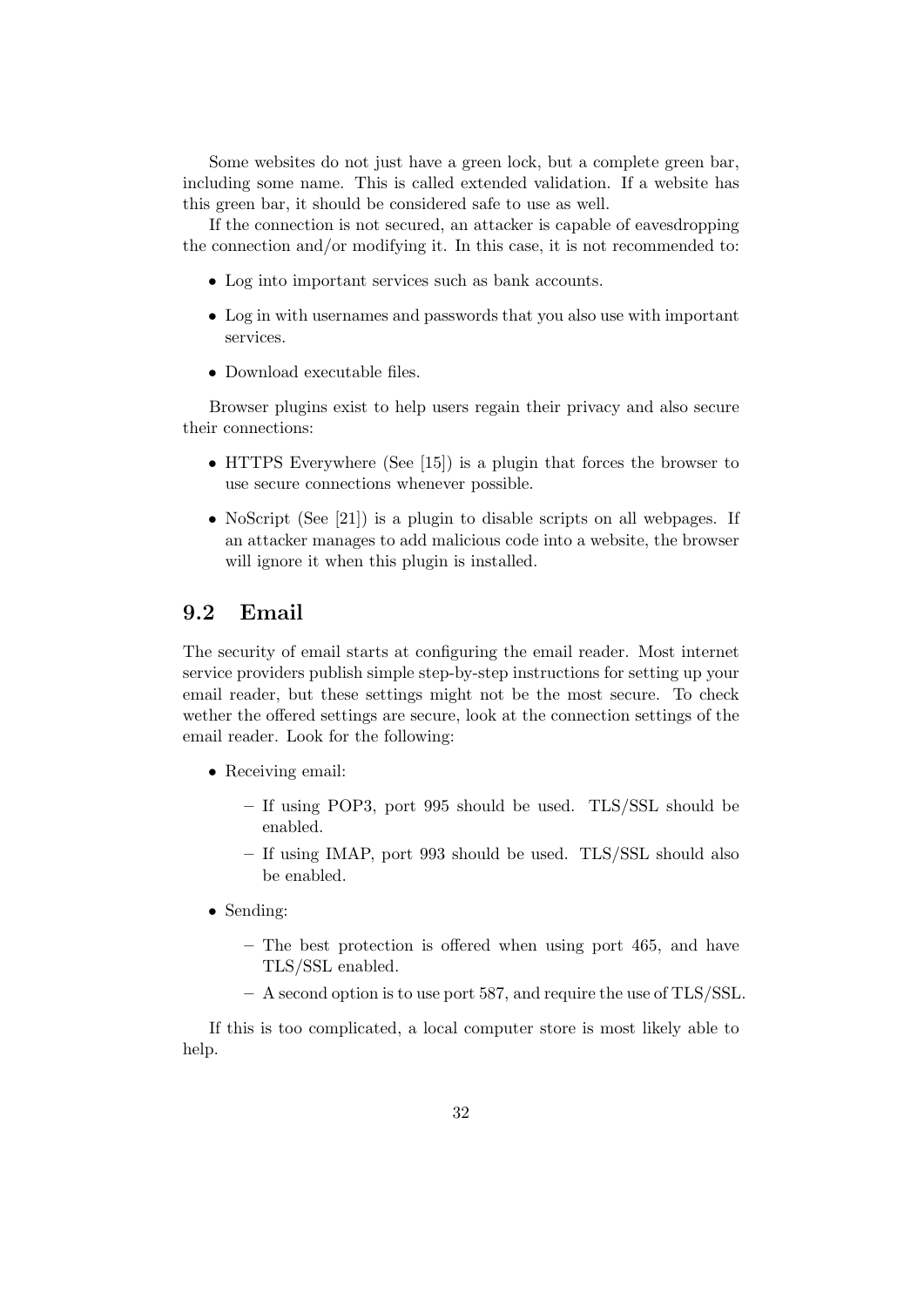With a secure connection to the mail server set up, it is important to know not all communications can be deemed safe. Some destinations might not have a secure connection when transfering mails and/or while delivering them. Determining what providers do and don't use these secure connections is complicated. Google has enabled this for the Gmail service, and other providers most likely have too.

A final but somewhat complicated way to secure an email reader is by using plugins such as Mailvelope (See [16]) or Enigmail (See [36]). Using extra encryption requires the receiver to support this as well.

With the email client set up for security, it's still important to be alert. The general rules of email security still apply here. It is not recommended to open email attachments you don't trust. Also, clicking on links might lead you to websites trying to infect you or steal your password.

# 9.3 File transfers

In this section we focus on file transfers done with FTP. FTP is the standard way to upload files to web hosting space. Most hosting providers publish a connecting with FTP manual on their site, but this is not a secure way to connect.

Some hosting providers have started to support a more secure way to access the files of a website by supporting SSH and SFTP. This support is still scarce. Out of the ten best rated hosting packages on www.hostingwijzer. nl, none support connecting by SFTP of FTPS. When looking for a hosting provider, it is recommended to look for SSH support.

One.com for instance offers SFTP support with most packages, and they provide instructions on how to set up your file transfer client to use SFTP. Yourhosting.nl advertises SFTP as an 'advanced' feature, and doesn't provide instructions. Mijndomein.nl doesn't offer SFTP at all.

If you are using a provider without SFTP, it is recommended to only connect to your provider from a home network.

### 9.4 Shell access

A connection to a remote shell, for instance the shell access provided by hosting providers, is secured by default. On Linux, the ssh program should be used with -2 as an argument to force SSH2 usage. On Windows, the PuTTY program can be launched with the -2 argument to force SSH2 as well.

In order to maximize shell security, public key authentication should be used. This feature does require configuration on the server as well. To set this up, contact the server administrator.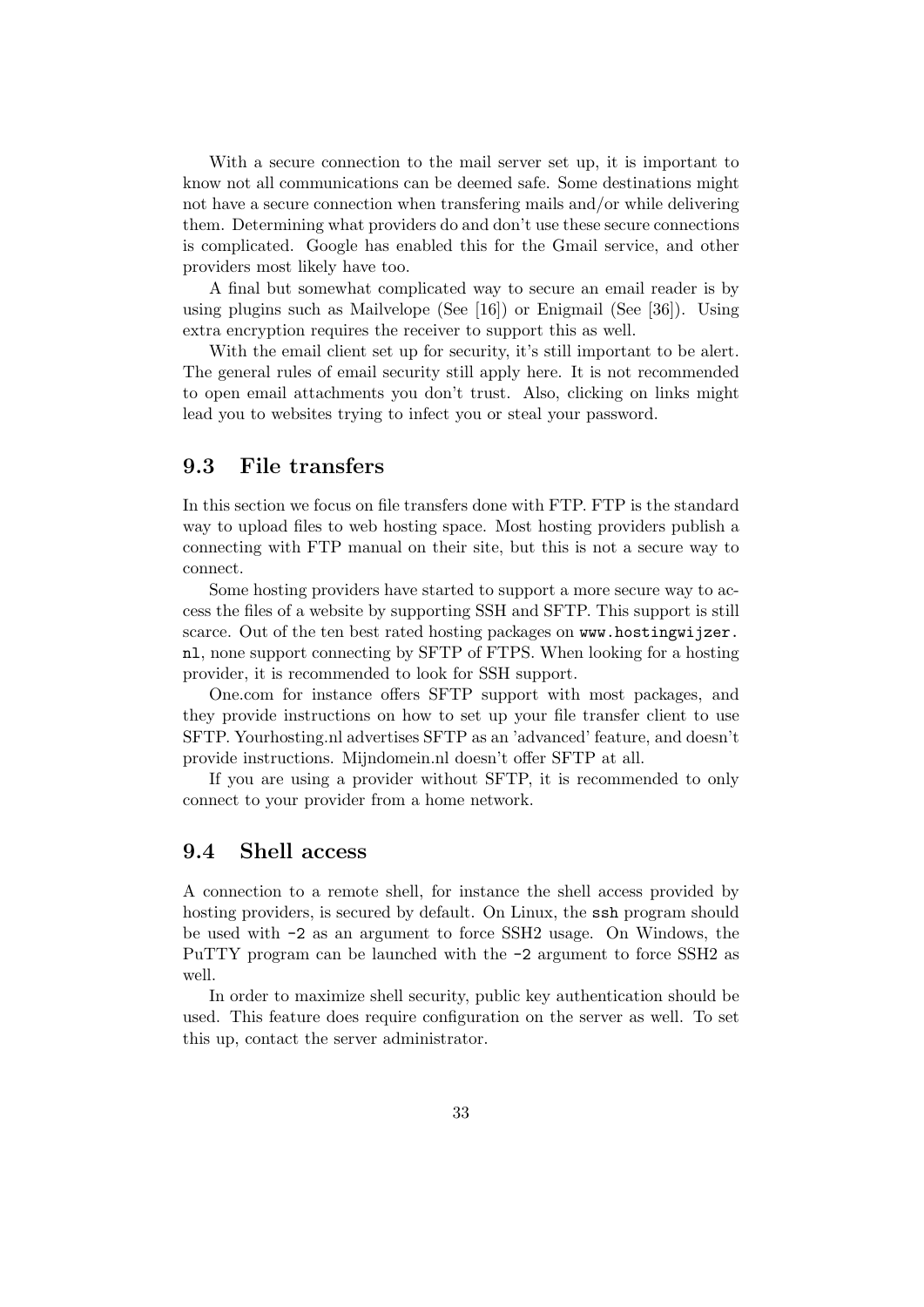If public key authentication can not be used, be sure to check the fingerprint of the server you are connecting with. If the fingerprint has changed, the software will alert you of this. Contact the server administrator if the fingerprint has changed without notice. Do not connect if an unknown fingerprint is shown to you.

## 9.5 VPN

To further improve security and to regain some privacy, consider using a VPN. Using a VPN adds extra security to a connection, and hides the true origin of your internet traffic. In general, VPN providers offer software to simplify configuration. Using a VPN is recommended when connecting with a public network, such as free WiFi services.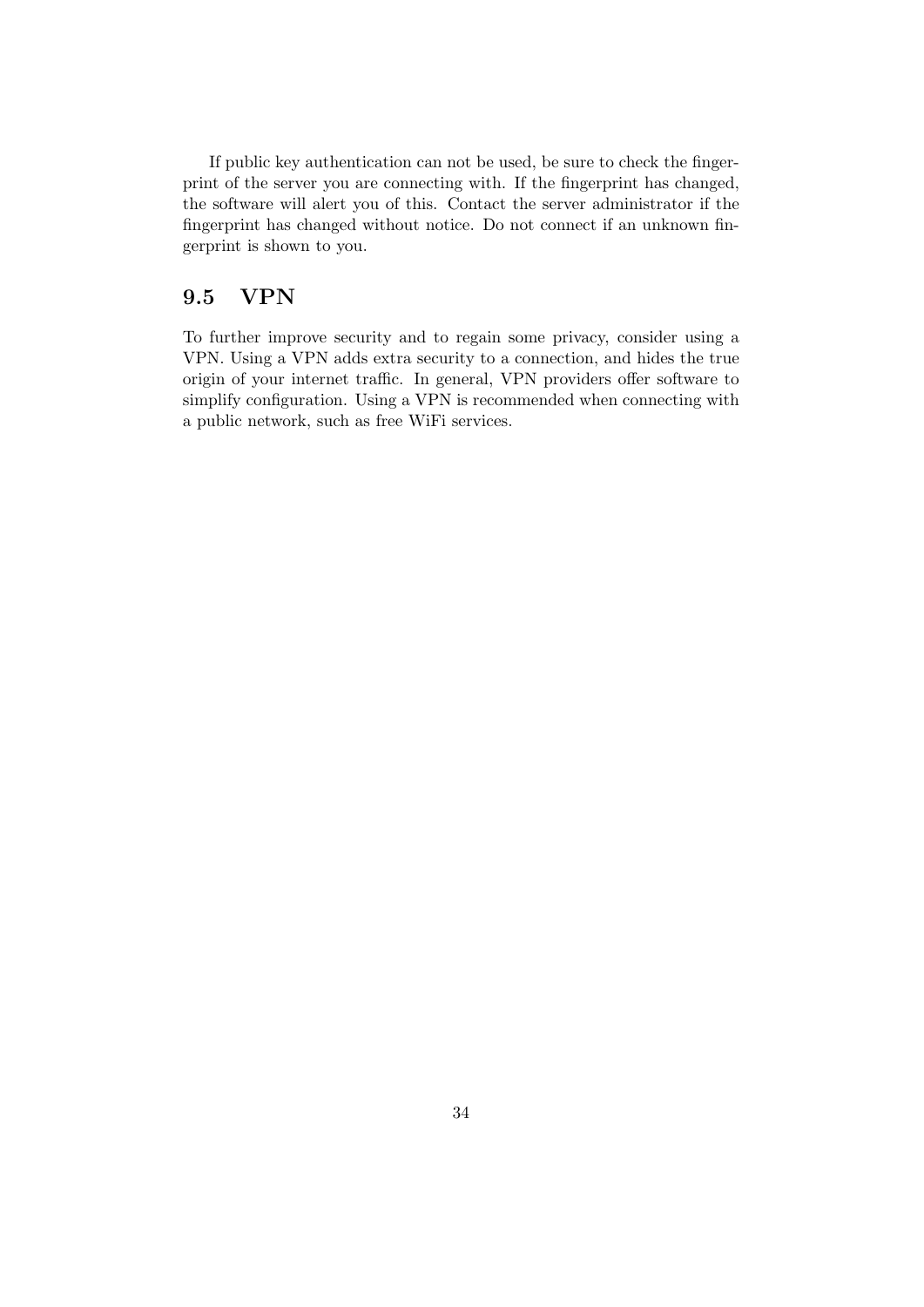# Chapter 10 Future Work

In this thesis we discussed MITM attacks against a few protocols. There is however a lot of material outside of the scope that we did not cover. There are a lot of protocols in use today that we did not cover and might be vulnerable to MITM attacks as well, for instance OpenVPN and IPSec. We also did not cover different types of attacks such as DoS and social engineering attacks. These attacks are a field of reasearch on their own. In short, there is still much to learn about.

We discussed a few protocols to give a higher level overview of the current state of security. However, by focussing on one specific protocol in the future, more elaborate attack possibilies might be found.

As the DANE extension of DNS is not adopted as well, we opted to skip this protocol. Research into the possibilies of DANE might yield to major advancements in the PKI.

Malware was mentioned throughout this thesis, but we did not further discuss the capabilities malware can provide to an attacker. Research might be done in how to infect a system, how malware can stay undetected, or what kinds of malware exist today.

In this thesis we did not focus on a specific platform. Different platforms contain their own specific security challenges. Apps for instance are a somewhat new concept, and problems that have already been solved in traditional software resurface again here. See for instance [19]. By researching vulnerabilities in apps, these newer platforms can mature.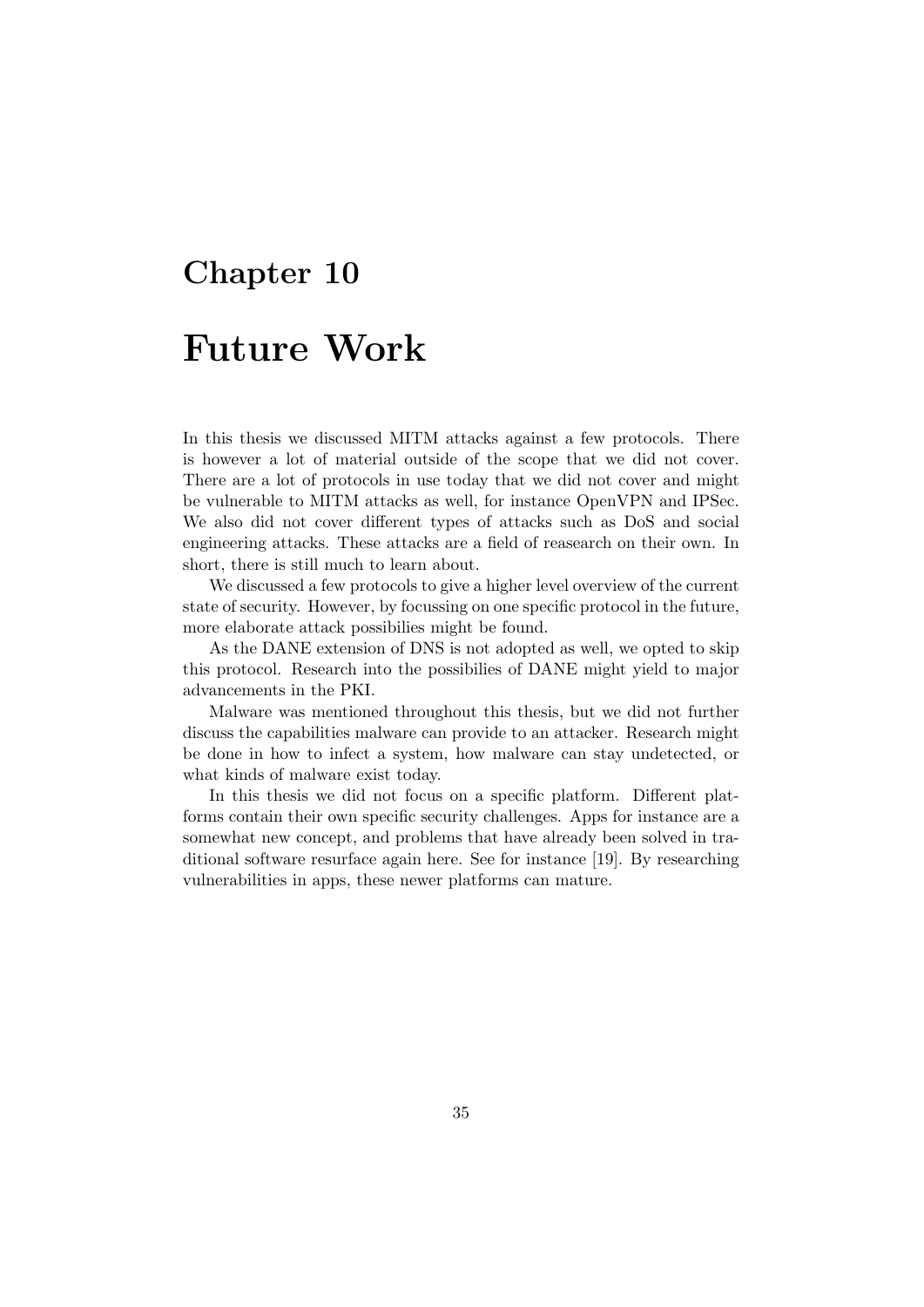# Chapter 11 Conclusions

Before writing this thesis, I expected security researchers to document their findings in papers. This was not exactly the case. MITM attacks against TLS and SSL get a lot of interest from the academic community, but these attacks do mostly focus on the cryptographic side. Other attacks try to break into network- or data link protocols. A lot of attacks were found on the open web, where people documented their findings in blog posts. It is interesting to note that the non-cryptographic aspect of security is a more open topic, not restricted to the academic community.

The research itself was very interesting. While the state of internet security is looking somewhat grim, there are a lot of technologies to improve this. Reading into all kinds of attacks and mitigations left me fascinated by the systems built to secure our communications. What did surprise me was the limited availability of tools to attack SSH2. The only tool to effectively attack SSH2 seems to be jmitm2.

As shown in this thesis, the internet is built upon protocols that were designed before security became an issue. Since then, new protocols have been introduced to secure the expanding web. In this thesis we collected some of the most prominent attacks and discussed how to protect a system. These protections might not last forever. Internet security is a cat-andmouse game, and it is just a matter of time before new vulnerabilities are discovered.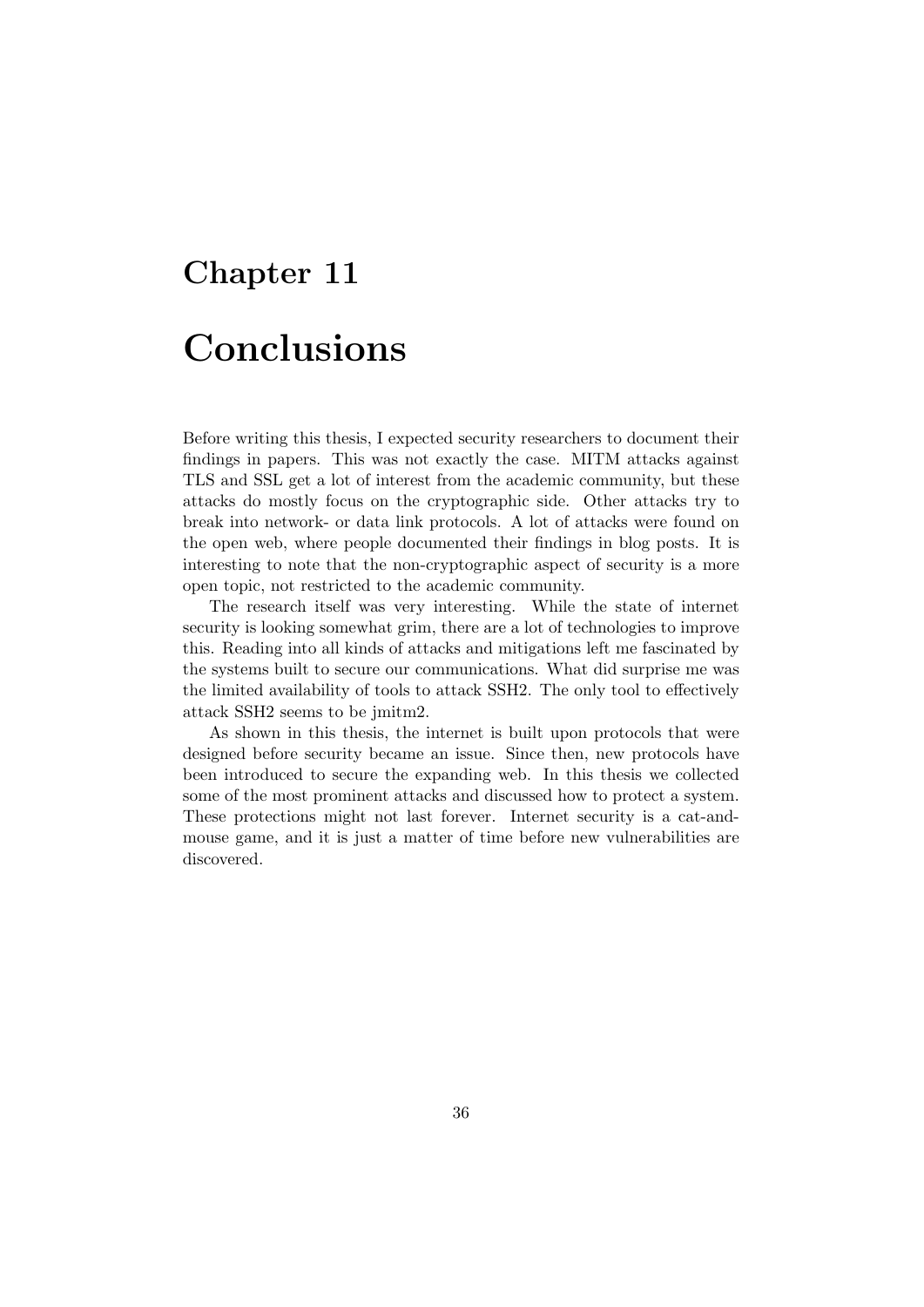# Bibliography

- [1] URL: http://www.cisco.com/c/en/us/products/collateral/ switches/catalyst-6500-series-switches/white\_paper\_ c11\_603839.html.
- [2] URL: https://www.openhub.net/p/chrome.
- [3] URL: https://www.shodan.io/search?query=ftp+port% 3A21 (visited on 03/01/2016).
- [4] url: https://www.shodan.io/search?query=ssh\%2B1.99 (visited on 10/01/2016).
- [5] abb. SSH Man-in-the-Middle Attack and Public-Key Authentication Method. Dec. 2010. URL: http://www.gremwell. com / ssh - mitm - public - key - authentication (visited on  $27/11/2015$ ).
- [6] Chema Alonso and Manu "The Sur". Owning Bad Guys {& Mafia} with JavaScript Botnets. 2012. URL: https://media. blackhat.com/bh- us- 12/Briefings/Alonso/BH\_US\_12\_ Alonso\_Owning\_Bad\_Guys\_WP.pdf (visited on 01/10/2015).
- [7] Sebastian Anthony. Chrome finally kills off the HTTP-HTTPS "mixed content" warning. Oct. 2015. URL: http://arstechnica. com/information- technology/2015/10/chrome- finallykills-off-the-http-https-mixed-content-warning/ (visited on 19/10/2015).
- [8] APNIC. URL: http://stats.labs.apnic.net/dnssec/XA?c= XA&x=1&g=1&r=1&w=7&g=0 (visited on 18/12/2015).
- [9] Andrew Ayer. STARTTLS Considered Harmful. Aug. 2014. url: https://www.agwa.name/blog/post/starttls\_considered\_ harmful (visited on  $07/12/2015$ ).
- [RFC7568] R. Barnes, M. Thomson et al. Deprecating Secure Sockets Layer Version 3.0. June 2015. URL: https://tools.ietf.org/html/ rfc7568 (visited on 02/12/2015).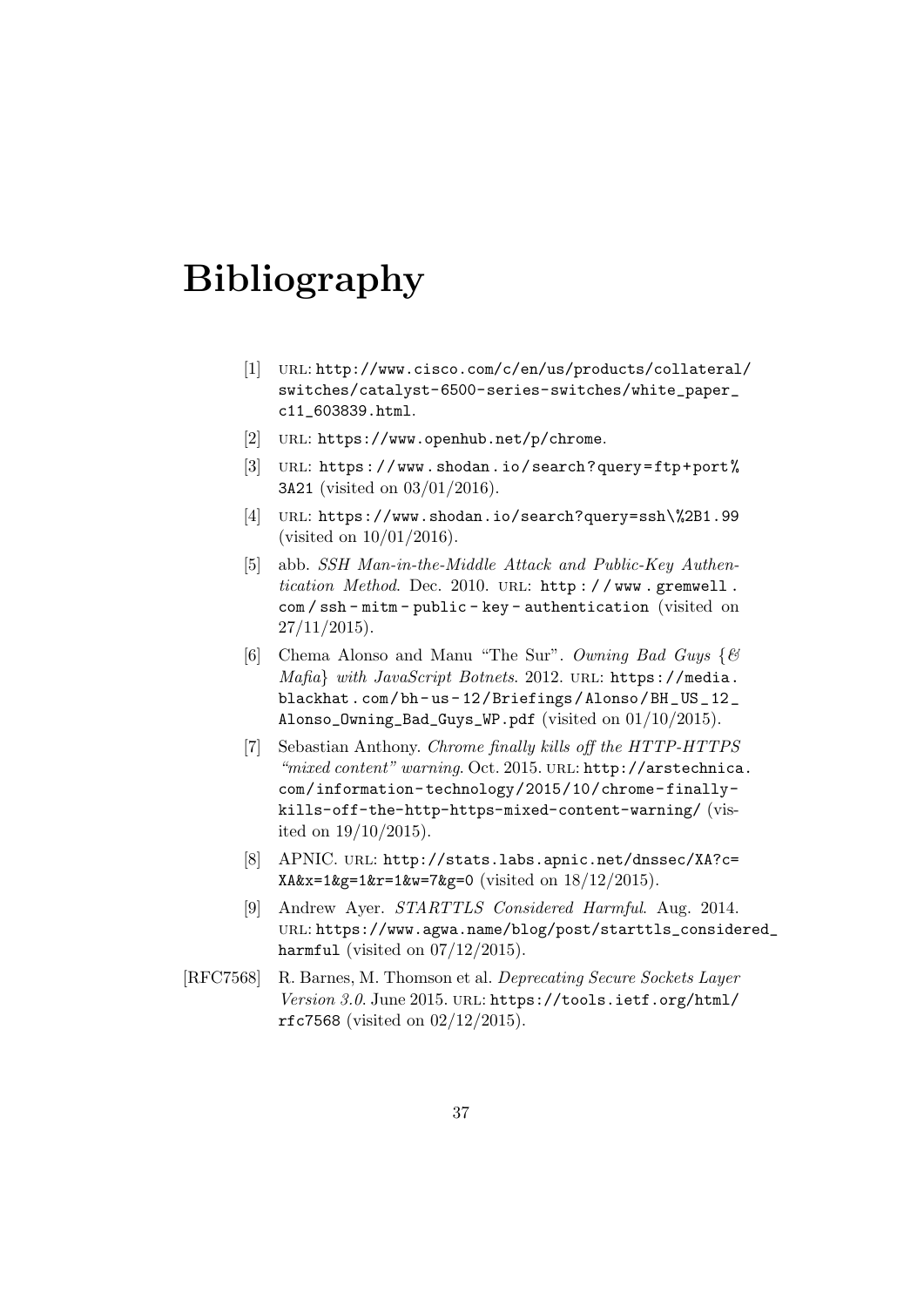- [10] Julian Beling. Conducting SSH Man in the Middle attacks with  $\textit{shmitm}.$  URL: http://www.giac.org/paper/gsec/2034/ conducting - ssh - man - middle - attacks - sshmitm / 103515 (visited on 27/11/2015).
- [RFC7540] M. Belshe, BitGo et al. Hypertext Transfer Protocol HT- $TP/1.0.$  May 2015. URL: https://tools.ietf.org/html/ rfc7540 (visited on 05/10/2015).
- [RFC1945] T. Berners-Lee, MIT/LCS et al. Hypertext Transfer Protocol HTTP/1.0. May 1999. URL: http://tools.ietf.org/html/ rfc1945 (visited on 05/10/2015).
	- [11] Jeremy K. Chen. Google Public DNS: 70 billion requests a day and counting. Feb. 2012. URL: https://googleblog. blogspot.nl/2012/02/google- public- dns- 70- billionrequests.html (visited on 12/10/2015).
	- [12] Aldo Cortesi. mitmproxy. URL: https://mitmproxy.org/ (visited on 07/01/2016).
	- [13] A. Danehkar. *Inject your code to a Portable Executable file*. Dec. 2005. URL: http://www.codeproject.com/Articles/ 12532 / Inject - your - code - to - a - Portable - Executable file (visited on  $03/01/2016$ ).
- [RFC5246] T. Dierks, E. Rescorla et al. The Transport Layer Security (TLS) Protocol Version 1.2. Aug. 2008. url: https://tools. ietf.org/html/rfc5246 (visited on  $02/12/2015$ ).
	- [14] Stichting ECP-EPN. Veilig internetten. URL: https://veiliginternetten. nl/ (visited on 03/01/2016).
	- [15] EFF. HTTPS Everywhere. URL: https://www.eff.org/ HTTPS-everywhere (visited on 19/10/2015).
- [RFC2616] R. Fielding, UC Irvine et al. Hypertext Transfer Protocol HT- $TP/1.1.$  June 1996. URL: http://tools.ietf.org/html/ rfc2616 (visited on 05/10/2015).
- [RFC2045] N. Freed, Innosoft et al. The Transport Layer Security (TLS) Protocol Version 1.2. Nov. 1996. URL: https://tools.ietf. org/html/rfc2045 (visited on 07/01/2016).
	- [16] Mailvelope GmbH. Mailvelope. URL: https://www.mailvelope. com/ (visited on 02/12/2015).
	- [17] Dan Goodin. How is SSL hopelessly broken? Let us count the ways. Apr. 2011. URL: http://www.theregister.co.uk/ 2011/04/11/state\_of\_ssl\_analysis/ (visited on 04/12/2015).
	- [18] David Guembel.  $\text{imitm2. URL: http://www.david-guembel.}$ de/index.php?id=6 (visited on  $27/11/2015$ ).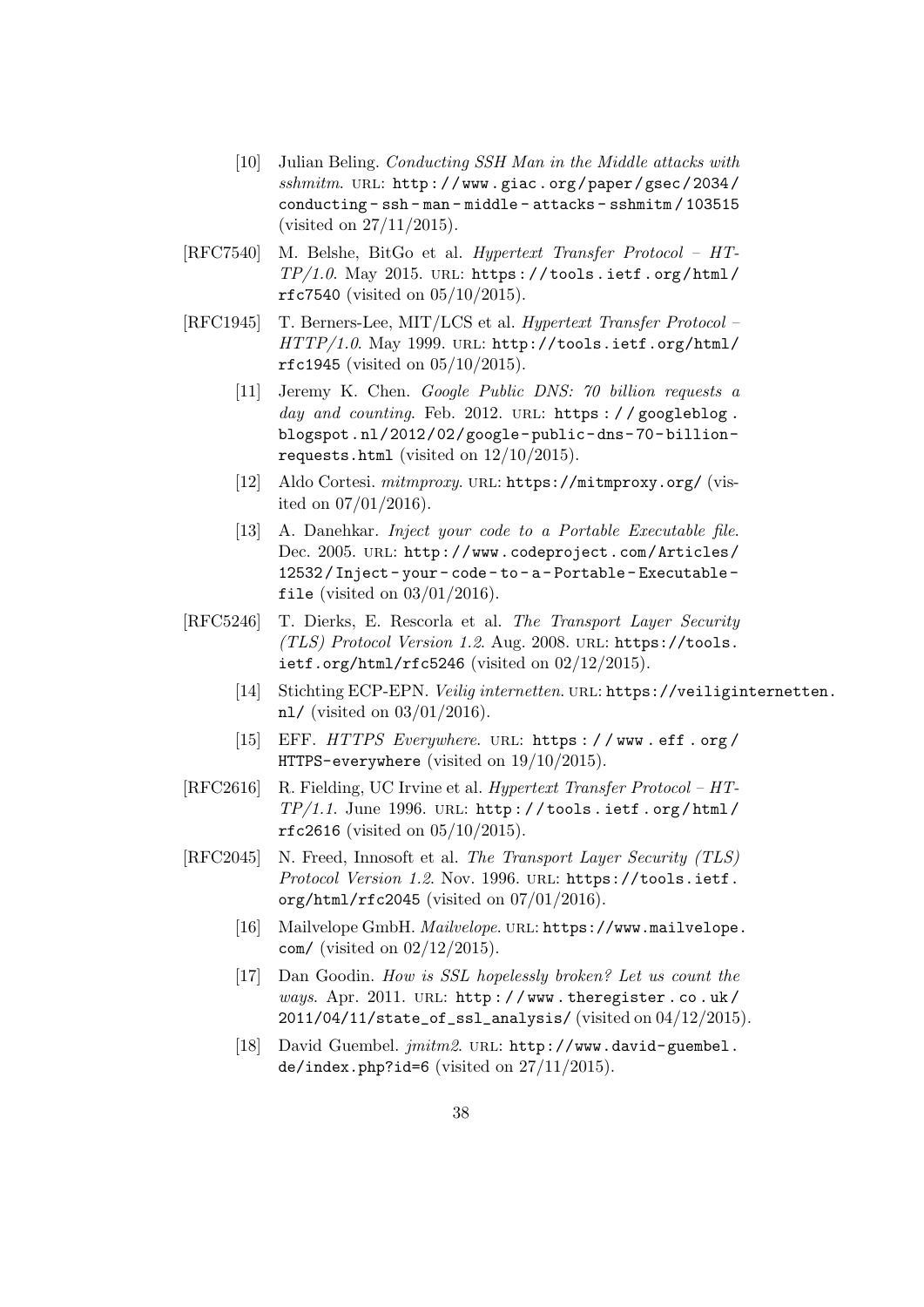- [19] Priyank Gupta. *Validating SSL certificates in mobile apps.* Mar. 2005. url: http://priyaaank.tumblr.com/post/81172916565/ validating-ssl-certificates-in-mobile-apps (visited on  $03/01/2016$ ).
- [20] Ethical Hacking. Evil Twin and Fake Wireless Access Point Hacks: What They Are, How To Defends. Apr. 2014. URL: http : / / breakthesecurity . cysecurity . org / 2014 / 04 / evil-twin-attack-fake-wifi-hack.html (visited on 10/01/2016).
- [RFC6797] J. Hodges, PayPal et al. HTTP Strict Transport Security (HSTS). Nov. 2012. URL: https://tools.ietf.org/html/rfc6797 (visited on 05/10/2015).
	- [21] InformAction. NoScript. URL: https://noscript.net/ (visited on 01/12/2015).
	- [22] Matt Johansen Jeremiah Grossman. Million Browser Botnet. 2013. url: https://media.blackhat.com/us- 13/us- 13- Grossman-Million-Browser-Botnet.pdf.
	- [23] Jian Jiang, Nicholas Weaver et al. Vulnerability Note  $VU#804060$ . 2015. url: http://www.kb.cert.org/vuls/id/804060 (visited on 24/09/2015).
	- [24] Hugo Landau. TLS and the Policy MitM Armageddon. Dec. 2015. URL: https://www.devever.net/~hl/policymitm (visited on 04/12/2015).
	- [25] Moxie Marlinspike. Internet Explorer SSL Vulnerability 08/05/02. Aug. 2002. url: http://www.thoughtcrime.org/ie- sslchain.txt (visited on  $02/12/2015$ ).
	- [26] Moxie Marlinspike. Null Prefix Attacks Against SSL/TLS. July 2009. url: http://www.thoughtcrime.org/papers/nullprefix-attacks.pdf (visited on 02/12/2015).
	- [27] Moxie Marlinspike.  $sslsniff$  v0.8. Apr. 2011. URL: https:// github.com/moxie0/sslsniff (visited on 02/12/2015).
	- [28] Moxie Marlinspike. sslstrip. 2009. url: http://www.thoughtcrime. org/software/sslstrip/ (visited on 21/02/2009).
- [RFC1034] P. Mockapetris and ISI. DOMAIN NAMES CONCEPTS AND FACILITIES. Nov. 1987. URL: https://tools.ietf.org/ html/rfc1034 (visited on  $19/10/2015$ ).
- [RFC1035] P. Mockapetris and ISI. DOMAIN NAMES IMPLEMENT-ATION AND SPECIFICATION. Nov. 1987. url: https:// tools.ietf.org/html/rfc1035 (visited on 19/10/2015).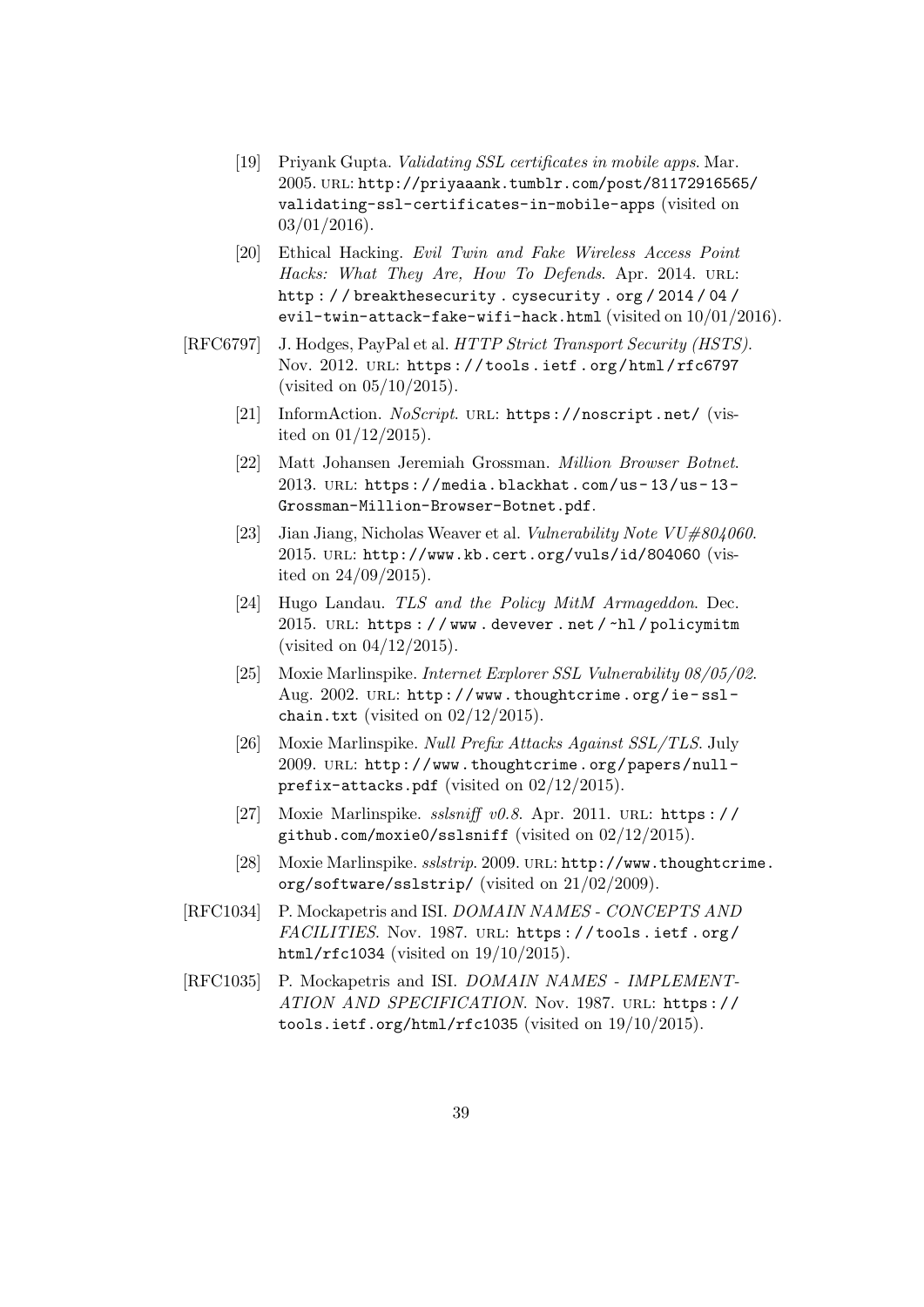- [29] Bodo Möller, Thai Duong and Krzysztof Kotowicz. This POODLE Bites: Exploiting The SSL 3.0 Fallback. Sept. 2014. URL: https: / / www . openssl . org / ~bodo / ssl - poodle . pdf (visited on  $02/12/2015$ .
- [30] Nbblrr. The browser exploitation framework project. URL: http: //beefproject.com/ (visited on  $12/10/2015$ ).
- [31] Mark Noble. S/MIME Secure Email A Beginners Guide. URL: http://www.marknoble.com/tutorial/smime/smime.aspx (visited on 07/01/2016).
- [32] Matthew Olney, Patrick Mullen and Kevin Miklavcic. Dan Kaminsky's 2008 DNS Vulnerability. July 2008. URL: https://www. ietf.org/mail-archive/web/dnsop/current/pdf2jgx6rzxN4. pdf (visited on  $04/12/2015$ ).
- [33] Avery Pennarun. sshuttle: where transparent proxy meets VPN meets ssh. Apr. 2010. URL: https://github.com/apenwarr/ sshuttle (visited on 27/11/2015).
- [34] Josh Pitts. THE CASE OF THE MODIFIED BINARIES. Oct. 2014. url: http://www.leviathansecurity.com/blog/thecase-of-the-modified-binaries/ (visited on 12/10/2015).
- [RFC959] J. Postel, J. Reynolds and ISI. FILE TRANSFER PROTOCOL (FTP). Oct. 1985. url: https://www.ietf.org/rfc/rfc959. txt (visited on 16/11/2015).
	- [35] Matthew Prince. Deep Inside a DNS Amplification DDoS Attack. Oct. 2012. URL: https://blog.cloudflare.com/deepinside - a - dns - amplification - ddos - attack/ (visited on  $19/10/2015$ .
	- [36] The Enigmail Project. *Enigmail: A simple interface for Open*-PGP email security. URL: https://www.enigmail.net/home/ index.php (visited on  $02/12/2015$ ).
	- [37] Rapid7. metasploit. URL: http://www.metasploit.com/ (visited on 07/01/2016).
	- [38] Inc. Red Hat et al. *Disable SSL3 and RC4 by default*. URL: https://fedoraproject.org/wiki/Releases/23/ChangeSet# Disable\_SSL3\_and\_RC4\_by\_default (visited on 04/12/2015).
	- [39] Ivan Ristic. HTTPS Mixed Content: Still the Easiest Way to Break SSL. Mar. 2014. URL: https://community.qualys. com / blogs / securitylabs / 2014 / 03 / 19 / https - mixed content- still- the- easiest- way- to- break- ssl (visited on  $05/10/2015$ ).